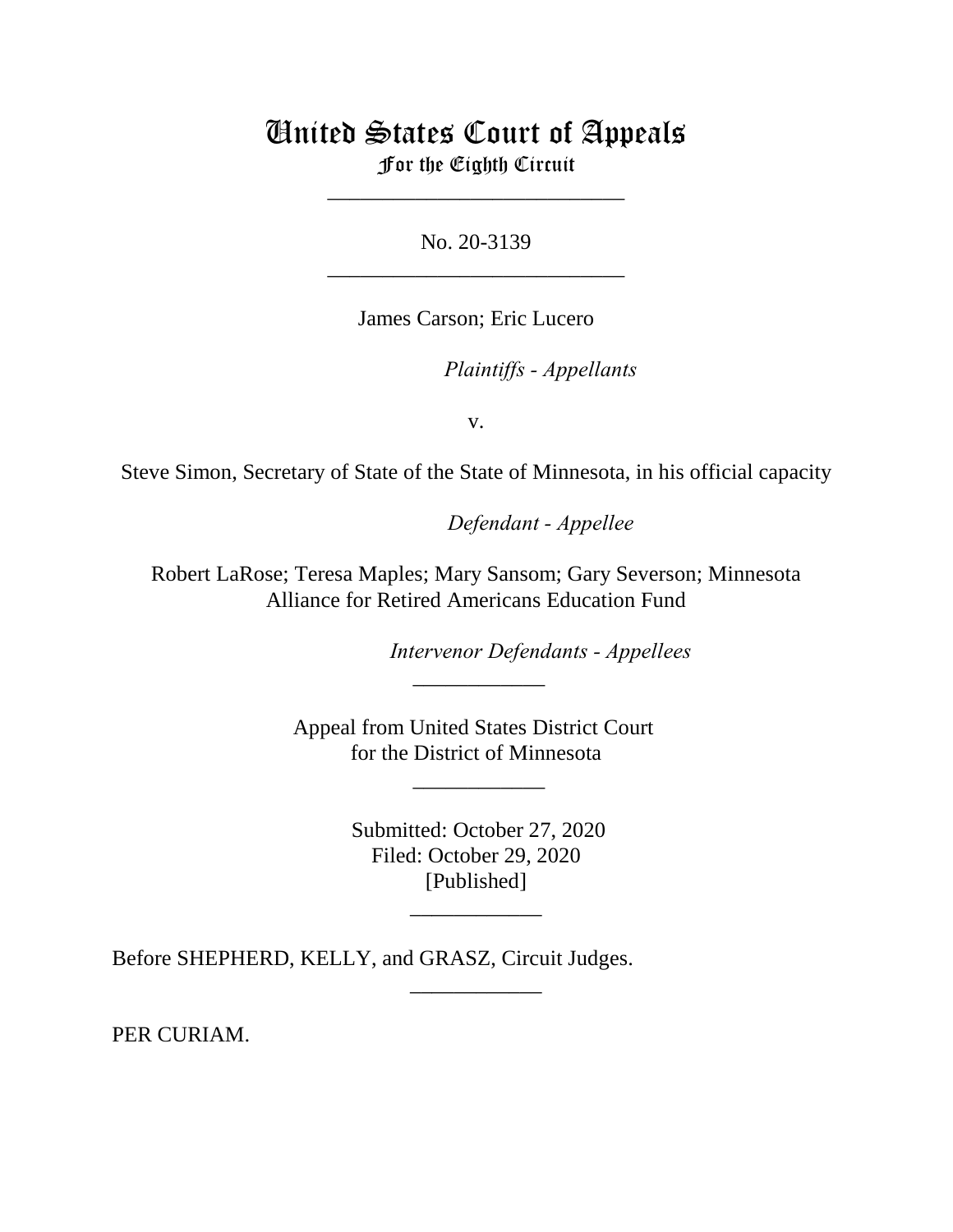This appeal involves the rules governing the counting of absentee ballots cast in Minnesota for the upcoming general election for President of the United States. Minnesota law dictates that election officials only count ballots received by election day. The Minnesota Alliance for Retired Americans Education Fund and some of its members (the "Alliance") sued Minnesota Secretary of State Steve Simon in Minnesota state court, alleging the statutory deadline was unconstitutional. The Secretary and the Alliance entered into a consent decree purporting to change these rules, by essentially making the statutorily-mandated absentee ballot receipt deadline inoperative. A Minnesota state court confirmed that decree. As a result of this agreement, the Secretary has directed election officials to count absentee ballots received up to a week after election day, notwithstanding Minnesota law.

James Carson and Eric Lucero, both Minnesota registered voters and also certified nominees of the Republican Party to be presidential electors, sued the Secretary, alleging that the consent decree and the state court's order confirming it violate the United States Constitution. Carson and Lucero sought an injunction, which the district court denied after concluding they lacked standing to bring the claims. On appeal, we conclude that Carson and Lucero have standing and that the extension of the deadline likely violates Article II, Section 1 of the Constitution because the Secretary extended the deadline for receipt of ballots without legislative authorization. We therefore reverse the district court's denial of a preliminary injunction, and remand to the district court to enter an injunction requiring the Secretary and those under his direction to identify, segregate, and otherwise maintain and preserve all absentee ballots received after the deadlines set forth in Minn. Stat. § 203B.08, subd. 3.

I.

Article II of the United States Constitution grants state legislatures the authority to select presidential electors and Congress the authority to select the date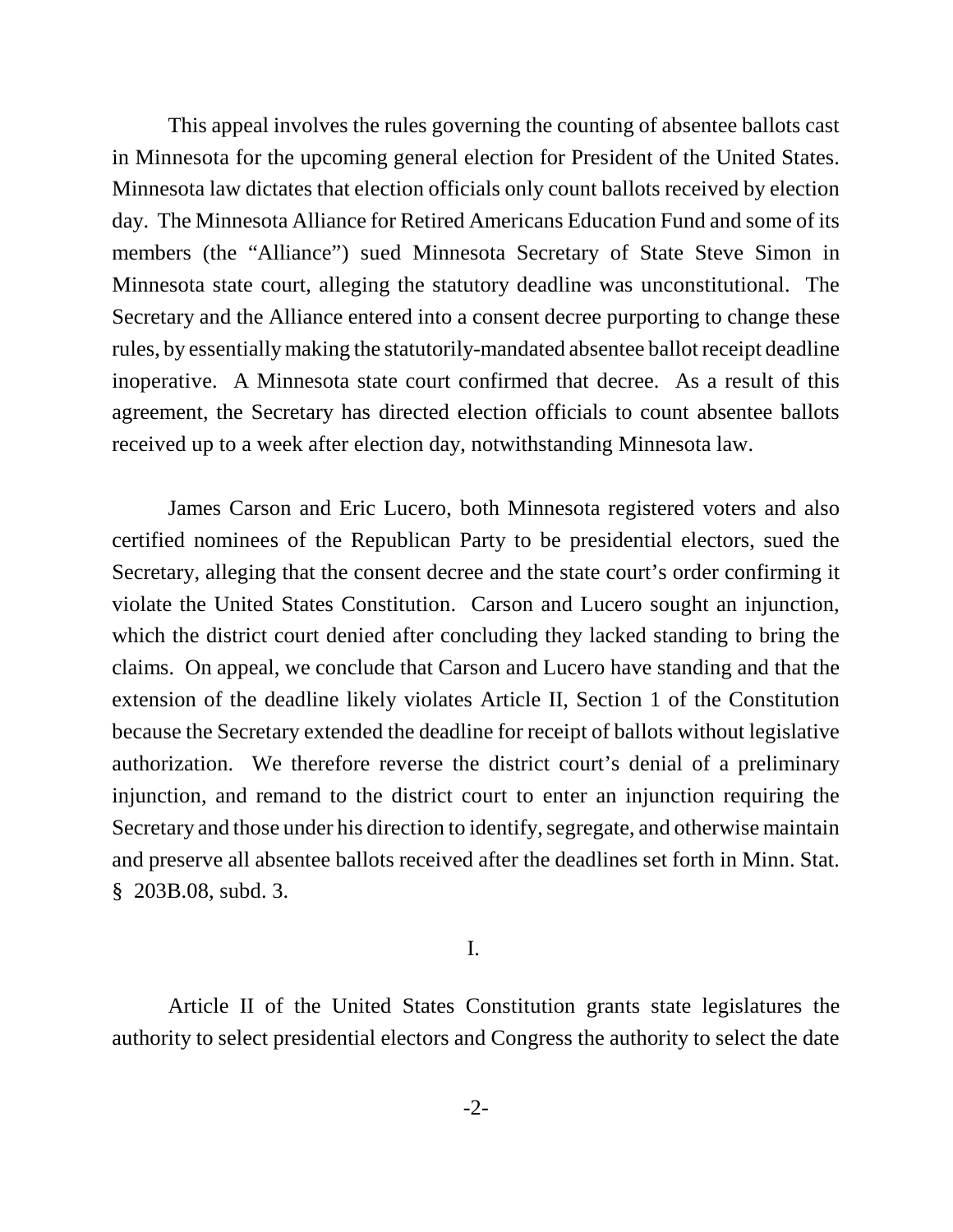of the election. The so-called "Electors Clause" states that "[e]ach State shall appoint, in such Manner as the Legislature thereof may direct, a Number of Electors[.]" U.S. Const. art. II. § 1. The Constitution gives the United States Congress the power to set the date on which the presidential election occurs, but it requires the "day shall be the same throughout the United States." *Id.* 

Congress has set "the Tuesday next after the first Monday in November" as the date for selecting presidential electors. 3 U.S.C. § 1. This year, that day falls on November 3, 2020 ("Election Day"). Once selected, the presidential electors meet "on the first Monday after the second Wednesday in December," 3 U.S.C. § 7, which this year falls on December 14. Congress has also provided that it must generally accept the votes of electors selected and certified by the state at least six days before the meeting of the Electoral College, which this year is December 8. *Id.* § 5. This date is often referred to as the "safe harbor" for states to certify their election results for presidential electors.

Under Minnesota Election Law, "[a]ny eligible voter may vote by absentee ballot." Minn. Stat. § 203B.02, subd. 1. For the 2020 general election, voters have been able to cast absentee ballots since September 18. *Id.* § 203B.081, subd. 1 ("An eligible voter may vote by absentee ballot . . . during the 46 days before the election[.]"). A voter may request an absentee ballot any time up until the day before Election Day. *Id.*

Minnesota law provides receipt deadlines for absentee ballots depending on the delivery method. *Id.* § 203B.08, subd. 3. For a vote to count, election officials must receive absentee ballots delivered by hand by 3:00 p.m., and those delivered by mail by 8:00 p.m. *Id.* Ballots received after those times "shall be marked as received late by the county auditor or municipal clerk, and must not be delivered to the ballot board." *Id.* To facilitate compliance with this legislative mandate, Minnesota Rule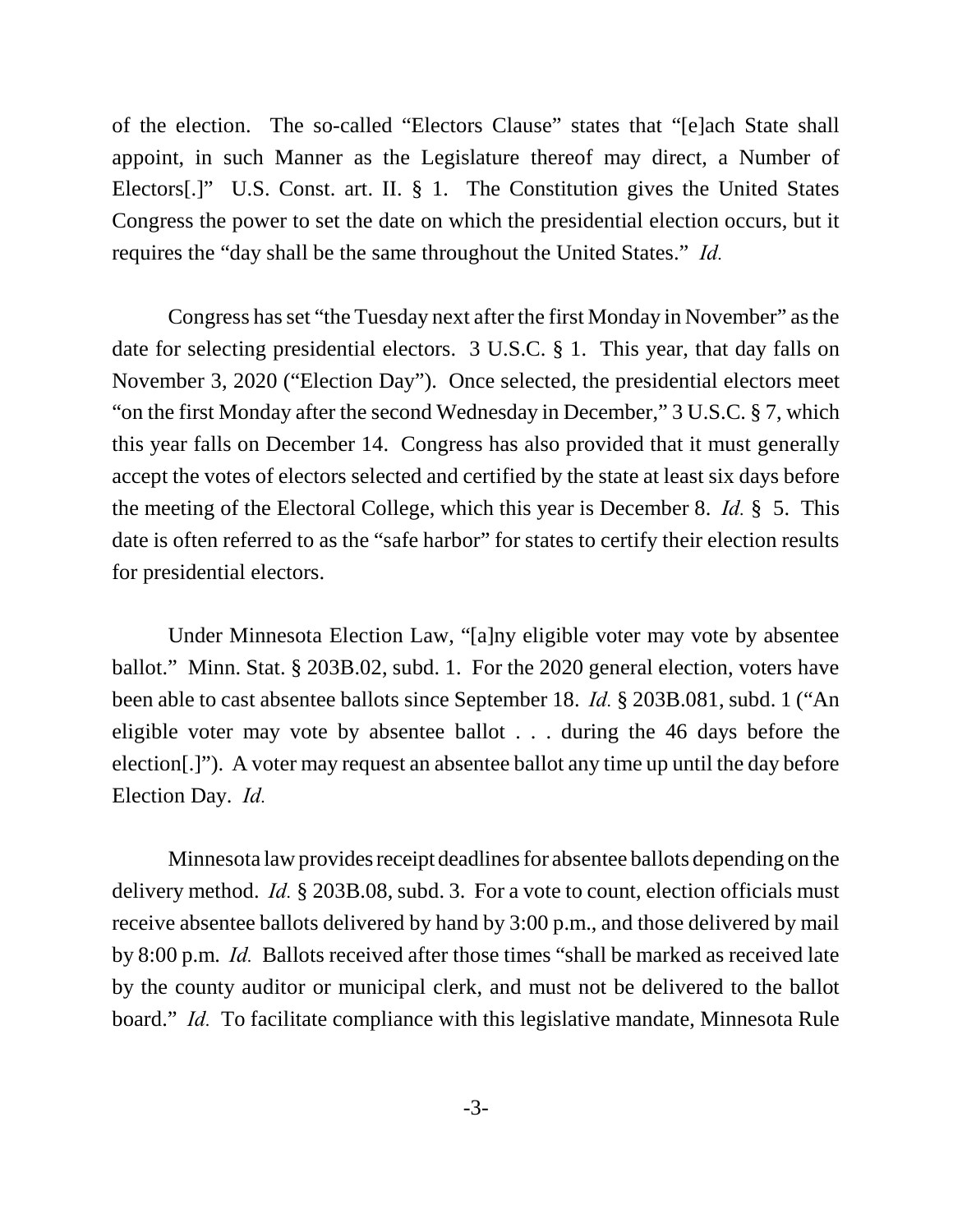8210.2500 directs that absentee ballots arriving after the deadline "shall be marked as received late by the county auditor or municipal court[.]"

In May 2020, the Alliance sued the Secretary to enjoin enforcement of the receipt deadline. *LaRose v. Simon*, No. 62-CV-20-3149 (Minn. Dist. Ct. 2020). The Alliance alleged the receipt deadline was unconstitutional under the First and Fourteenth Amendments because it purportedly disenfranchised thousands of voters who would timely mail their ballots but not have them count because they were not received by the receipt deadline. The Alliance alleged this was particularly true in 2020 because of the COVID-19 pandemic and an anticipated increase in absentee ballots overwhelming the United States Postal Service. The Alliance sought an injunction directing the Secretary to accept timely postmarked absentee ballots received within a "reasonable" time after Election Day. The Alliance sought this relief for both the August 11, 2020, primary election and the November 3, 2020, general election.

The Secretary and the Alliance then filed a partial consent decree for the primary election and asked the state court to approve it. In mid-June, the Minnesota state court entered the partial consent decree order. Under the primary election consent decree, the Secretary agreed to not enforce the receipt deadline. Instead, election officials would accept all absentee ballots received up to two days after the primary so long as they were postmarked on or before the date of the primary. The Secretary also agreed to issue instructions to election officials about the change. These included enclosing information with each absentee ballot telling voters that their ballots could arrive up to two days after the date of the primary, as well as taking additional steps to inform the public.

After the state court entered of the primary consent decree, the Republican Party of Minnesota, the Republican National Committee, the National Republican Congressional Committee, and Donald J. Trump for President, Inc., intervened. The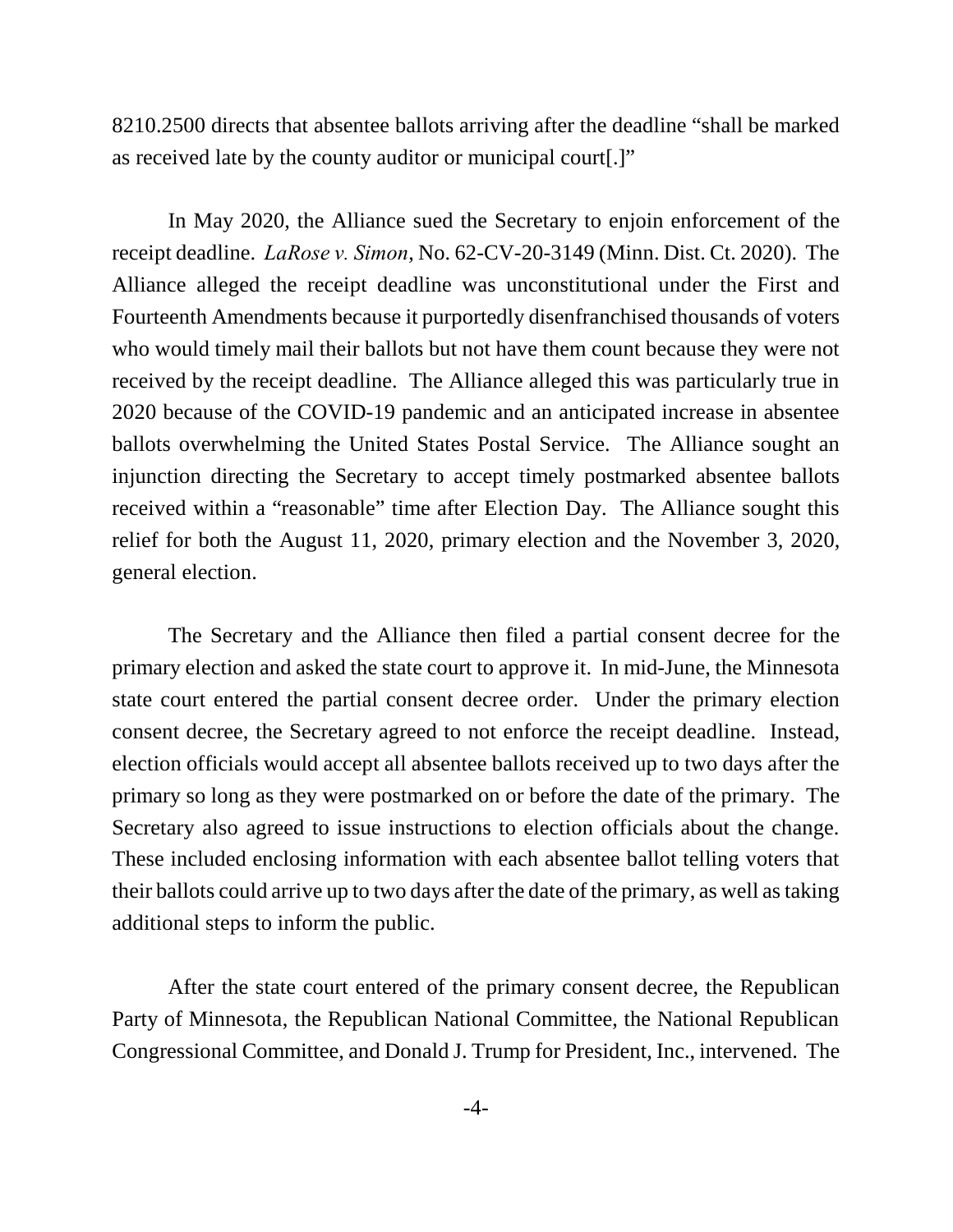Alliance soon asked the state court to enter an injunction for the general election containing essentially the same relief afforded by the primary consent decree order. In mid-July, the Secretary and the Alliance filed a consent decree for the general election and asked the state court to approve it. The state court intervenors opposed its entry. The state court entered the consent decree order on August 3, 2020.

Under the general election consent decree, the Secretary agreed to *not* enforce the ballot receipt deadline in Minn. Stat. § 203B.08, subd. 3. Instead, the Secretary agreed he would issue guidance to local election officials to count all mail-in ballots with a postmark of Election Day or before, if those election officials received the ballots within five business days (seven calendar days) of Election Day (the "postmark deadline"). The consent decree also provided that if a mail ballot did *not* have a postmark, the election official "should presume that it was mailed on or before Election Day unless the preponderance of the evidence demonstrates it was mailed after the Election Day."

The state court intervenors appealed the general election consent decree order to the Minnesota Supreme Court, but quickly abandoned the appeal. The Minnesota Supreme Court dismissed the appeals the same day upon motion of the parties.

In late August, the Secretary issued guidance to state election officials as agreed in the consent decree. The Secretary provided state election officials with documents to use as instructions for absentee ballot return envelopes. The absentee ballot guidance directed election officials to include the language with each ballot instructing voters that the ballot must be postmarked by November 3 but would be counted if received up to one week after Election Day.

Minnesota voters who requested absentee ballots for the general election began receiving their ballots on September 18, 2020, when early voting began. As of September 29, over 1 million Minnesota voters had requested absentee ballots.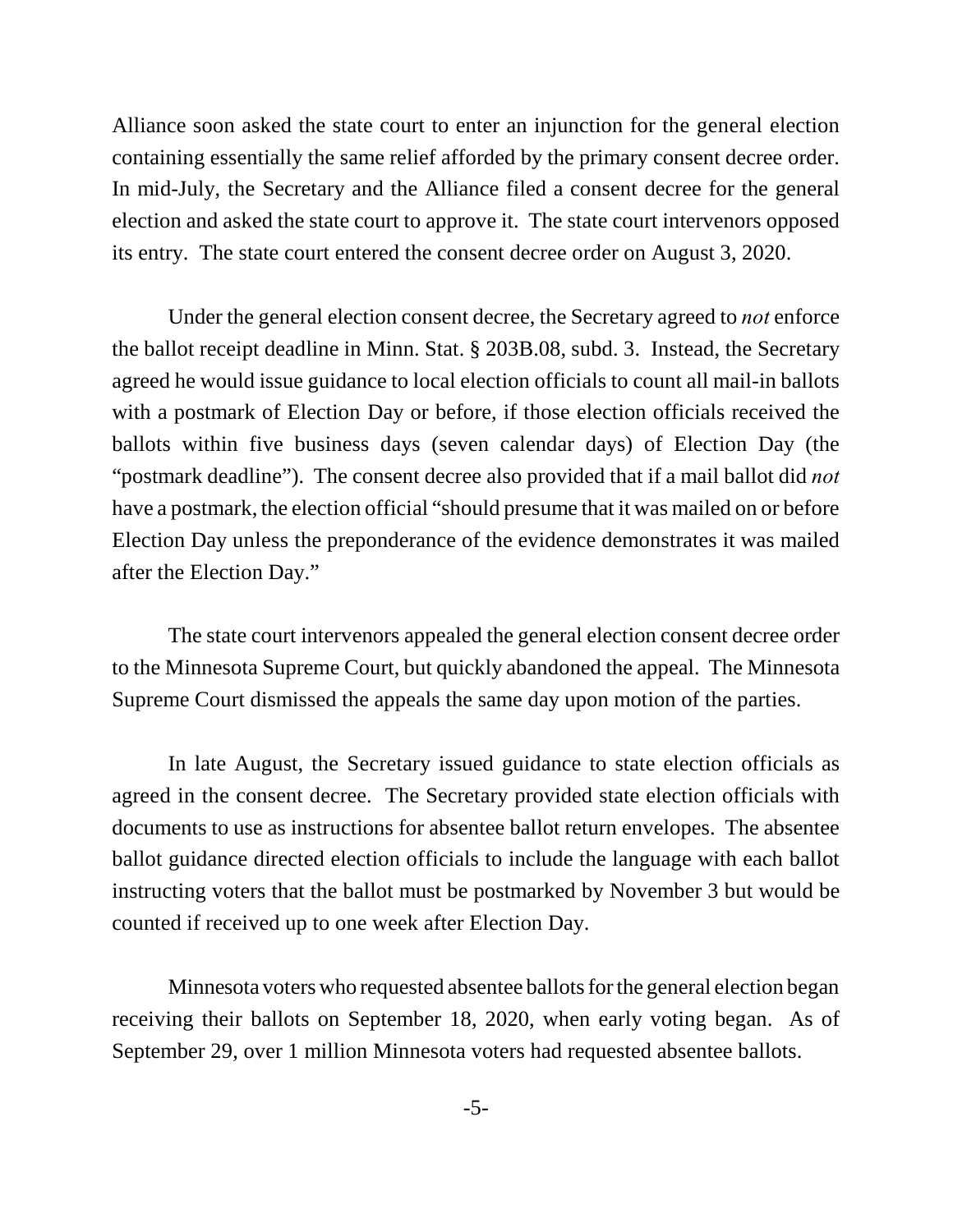In August 2020, Carson and Lucero were both certified pursuant to Minn. Stat. § 208.03 as nominees of the Republican Party to be electors for the State of Minnesota in the 2020 presidential election. Carson and Lucero (the "Electors") filed a lawsuit in federal district court against the Secretary. They alleged the Secretary exceeded his authority by entering into the consent decree and agreeing to accept absentee ballots after the Receipt Deadline, thereby violating the Electors Clause's exclusive delegation of this authority to the Minnesota Legislature. They also alleged that by agreeing to accept absentee ballots after the receipt deadline, the Secretary violated the congressional mandate that Election Day be held on November 3. The Electors moved for a preliminary injunction, essentially asking the district court to enjoin the Secretary and related election officials from implementing, enforcing, or giving effect to the portion of the general election consent decree that altered the receipt deadline for absentee ballots set by Minnesota law. The Alliance intervened in the action with both parties' consent.

On October 12, after briefing and a hearing, the district court denied the preliminary injunction. The district court based its denial solely on its conclusion that it lacked subject-matter jurisdiction because the Electors lacked both constitutional and prudential standing.

The Electors appealed and moved for a stay pending appeal as well as expedited resolution of the case. We ordered expedited briefing and set oral argument for October 27, 2020.

#### II.

### A. Standing

Standing is a separation-of-powers doctrine that "ensure[s] that federal courts do not exceed their authority as it has been traditionally understood" under the United States Constitution. *Spokeo, Inc. v. Robins*, 136 S. Ct. 1540, 1547 (2016). We review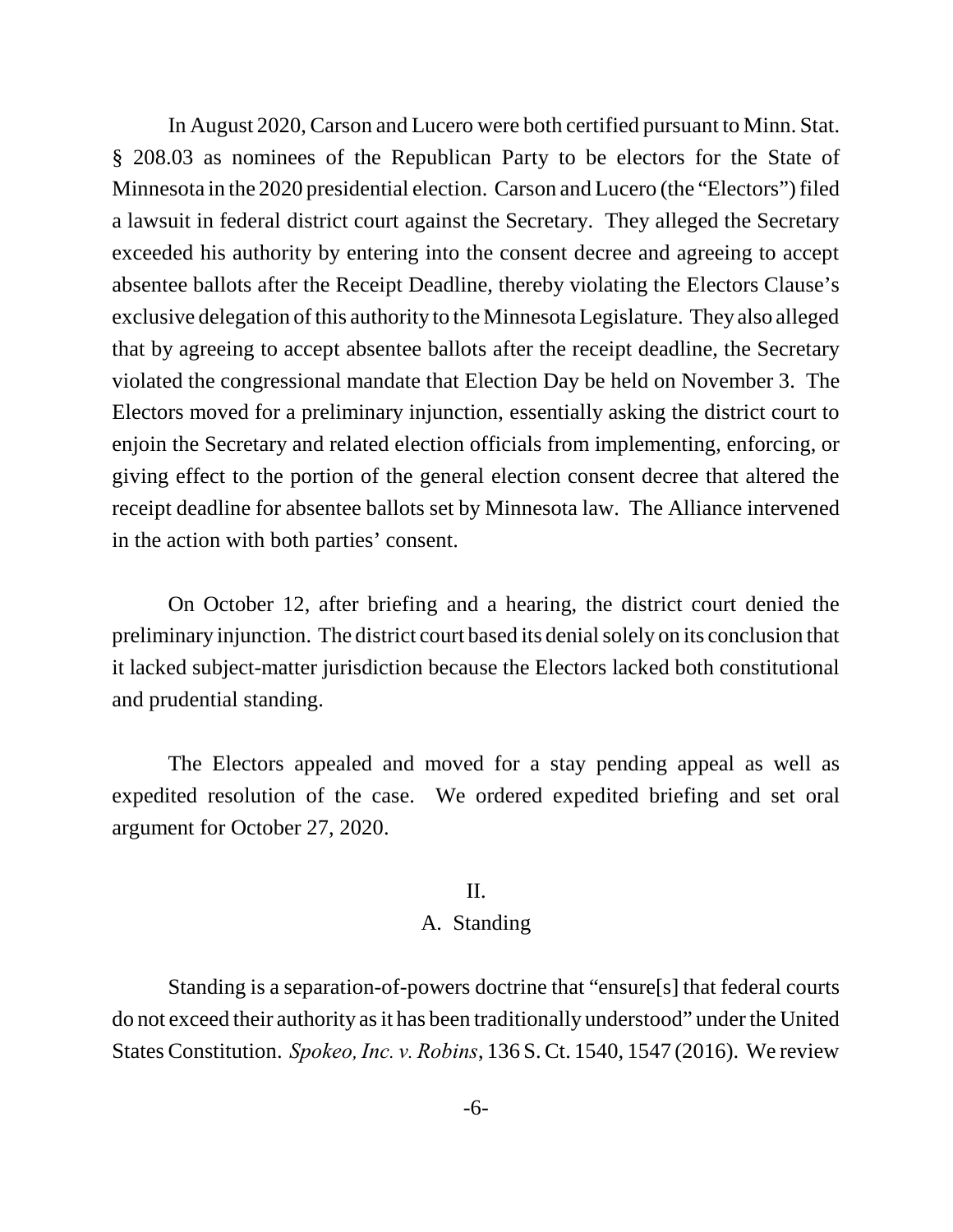the question of Article III standing de novo. *Wallace v. ConAgra Foods, Inc.*, 747 F.3d 1025, 1029 (8th Cir. 2014). "[T]he irreducible constitutional minimum of standing" requires: (1) an injury in fact; (2) a causal connection between the injury and the challenged conduct; and (3) a likelihood that a favorable decision will redress the injury. *Lujan v. Defs. of Wildlife*, 504 U.S. 555, 560–61 (1992).

In this case, the Electors have standing as candidates. While the Secretary and Alliance contend that the Electors are not candidates, we disagree because the plain text of Minnesota law treats prospective presidential electors as candidates. *See* Minn. Stat. § 200.01; *see also id*. § 208.04, subd. 1. The provisions that govern elections in that state expressly include Chapter 208—the chapter for "Presidential Electors"—as one of the chapters that "shall be known as the Minnesota Election Law." *See id.* § 200.01. And, "Minnesota Election Law applies to all elections held in this state unless otherwise specifically provided by law." *Id*. § 200.015.

Chapter 208 references Chapter 200 for its definitions. *Compare id*. § 208.01 ("The words used in this chapter have the meanings prescribed to them in chapter 200."), *with id*. § 200.02, subd. 2 ("[g]eneral election" means "an election held at regular intervals on a day determined by law . . . at which the voters of the state . . . choose by ballot public officials or presidential electors"), *id.* subd. 6 ("[p]olitical party" means "an association of individuals under whose name a candidate files for partisan office"), *id.* subd. 7 (defining "[m]ajor political party" as a "political party that maintains a party organization in the state . . . that has presented at least one candidate for election to the office of: . . . presidential elector . . . ; and whose candidate received votes in each county in that election and received votes from not less than five percent of the total . . . in that election."), *and id.* subd. 27 ("[p]artisan offices" includes "presidential electors").

In detailing how most offices appear on a ballot, Section 204B.03 expressly excepts "presidential electors" but refers to them in the same section as "[c]andidates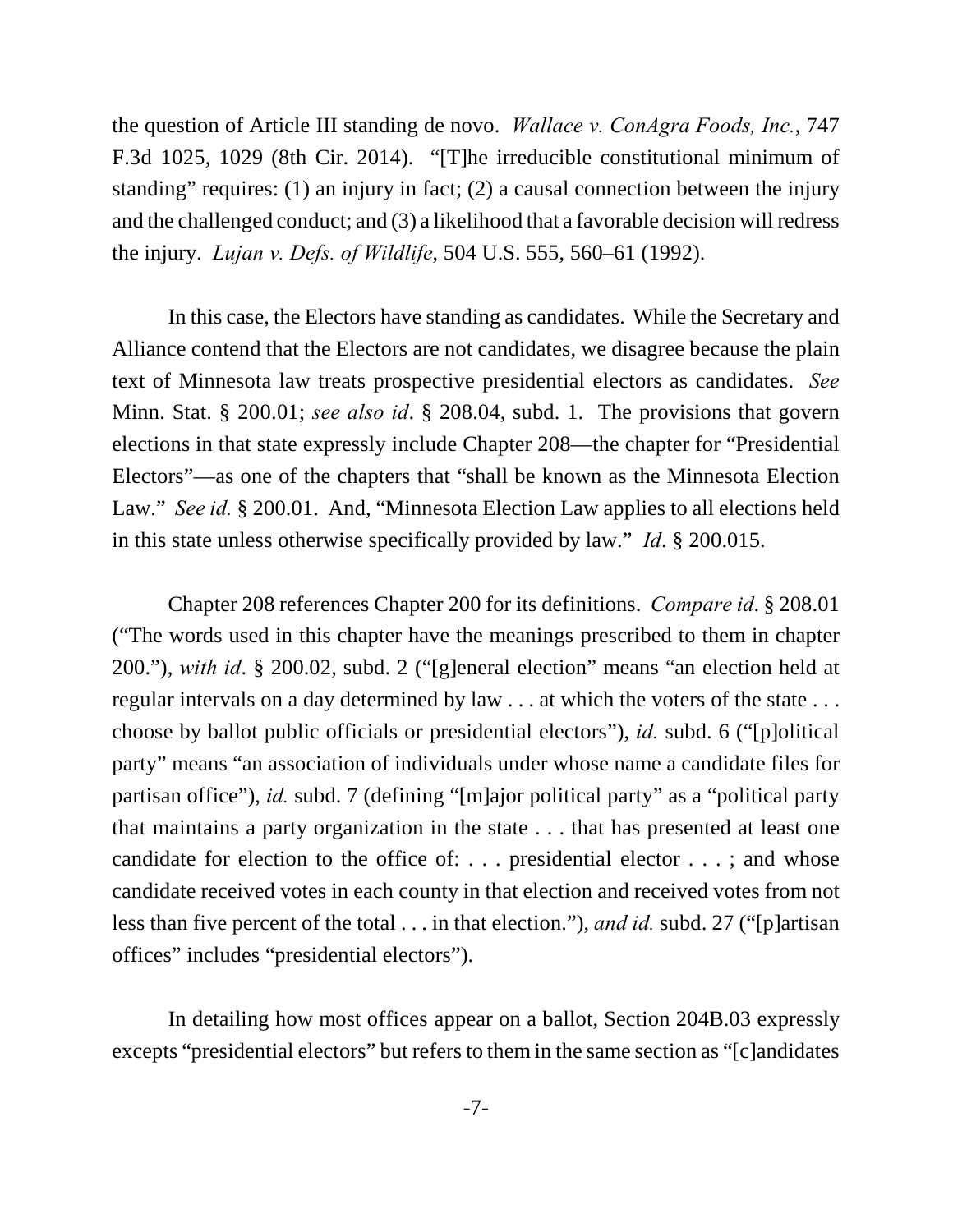of a major political party for any partisan office[.]" *Id.* § 204B.03. And, it expressly references "presidential elector *candidates*" when describing how non-major political party candidates seek a nomination for other non-presidential-elector offices. *Id.* (emphasis added).

Meanwhile, Chapter 208 describes how major political parties nominate presidential electors. *See id.* § 208.03. And, it provides that "[w]hen presidential electors . . . are to be voted for, a vote cast for the party candidates for president and vice president shall be deemed a vote for that party's electors . . . as filed with the secretary of state." *Id.* § 208.04, subd. 1. Because Minnesota law plainly treats presidential electors as candidates, we do, too.

"To establish injury in fact, a plaintiff must show that he or she suffered 'an invasion of a legally protected interest' that is 'concrete and particularized' and 'actual or imminent, not conjectural or hypothetical.'" *Spokeo*, 136 S. Ct. at 1548 (quoting *Lujan*, 504 U.S. at 560). A "particularized" injury "affect[s] the plaintiff in a personal and individual way." *Id.* A "concrete injury . . . must actually exist." *Id.* (cleaned up). "An allegation of future injury may suffice if the threatened injury is 'certainly impending,' or there is a 'substantial risk' that the harm will occur." *Susan B. Anthony List v. Driehaus*, 573 U.S. 149, 158 (2014) (quoting *Clapper v. Amnesty Int'l USA*, 568 U.S. 398, 414 n.5 (2013)).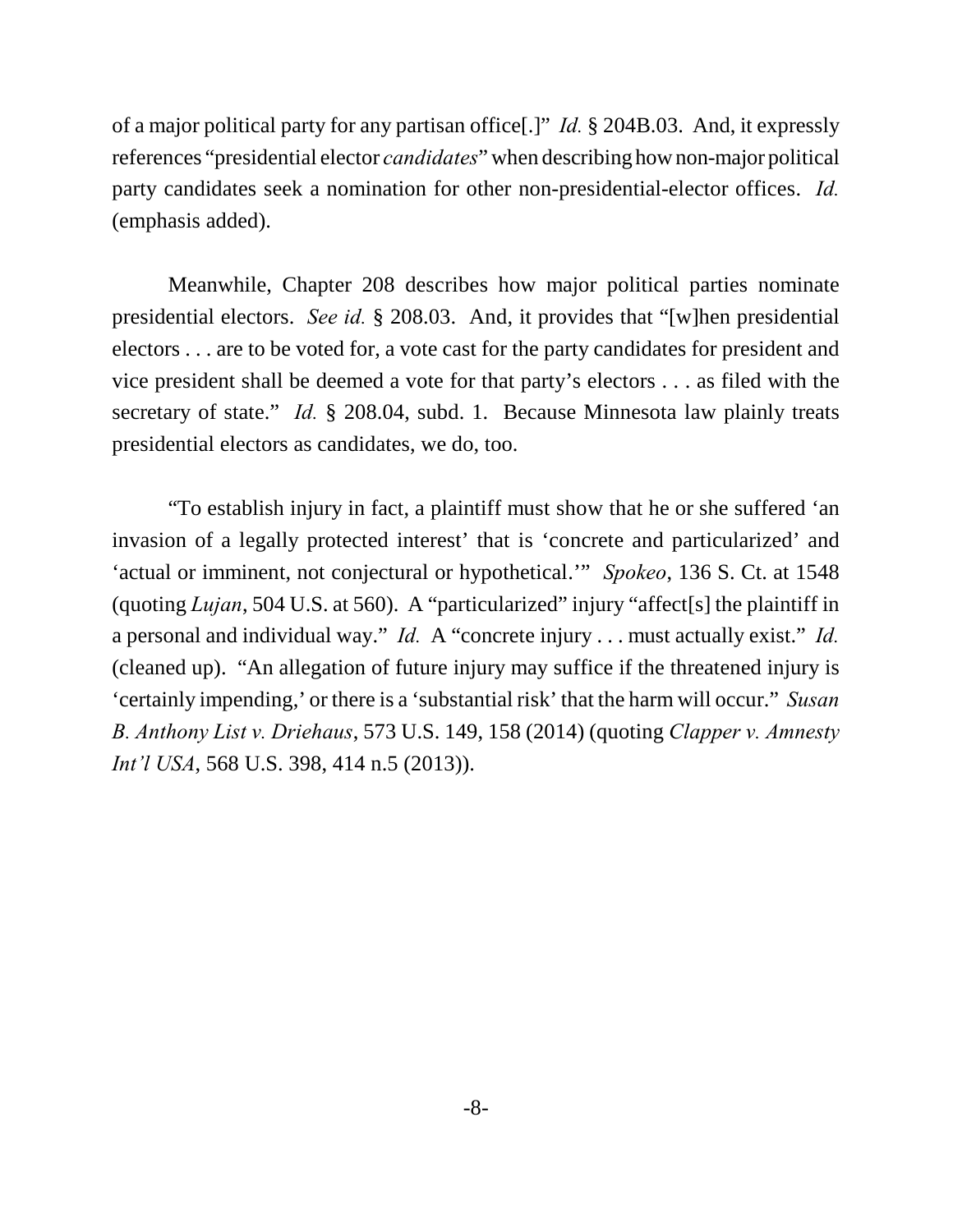As candidates, the Electors argue that they have a cognizable interest<sup>1</sup> in ensuring that the final vote tally accurately reflects the legally valid votes cast. An inaccurate vote tally is a concrete and particularized injury to candidates such as the Electors. The Secretary's use of the consent decree makes the Electors' injury certainly-impending, because the former necessarily departs from the Legislature's mandates. Thus, the Electors meet the injury-in-fact requirement.

Next, the Electors meet the causal-connection requirement because the injury flows from the challenged conduct (the Secretary's policy). And, even though the Secretary and the Alliance do not appear to challenge the redressability requirement, it is likely that the requested relief (an injunction) will redress the injury (an inaccurate vote tally) because the former will mitigate the latter.

For these reasons, we conclude the Electors have Article III standing as candidates.<sup>2</sup> Having so concluded, we must decide whether the district court was correct in concluding the Electors lacked prudential standing because they are asserting the rights of third parties — namely the Minnesota Legislature. We disagree with the district court's assessment.

<sup>&</sup>lt;sup>1</sup>The Supreme Court recently declined to stay a consent decree entered into by the Rhode Island Secretary of State, which agreed not to enforce that state's witness and attestation requirements for mail-in voting. In its stay denial order, the Court noted that "the applicants lack a cognizable interest in the State's ability to 'enforce its duly enacted' laws." *Republican Nat'l Comm. v. Common Cause R.I.*, No. 20A28, 2020 WL 4680151, at \*1 (U.S. Aug. 13, 2020) (quoting *Abbott v. Perez*, 138 S. Ct. 2305, 2324 n.17 (2018)). We do not take this statement to stand for the general proposition that violations of the Election and Electors Clauses cannot be challenged if a state does not oppose those violations. The Electors here have standing independently as elector candidates. Their standing is not based on Minnesota's ability, or lack of ability, to "enforce its duly enacted laws." *Id.* (cleaned up).

<sup>&</sup>lt;sup>2</sup>Having concluded the Electors have standing as candidates, we need not decide whether they also have standing under their other theories.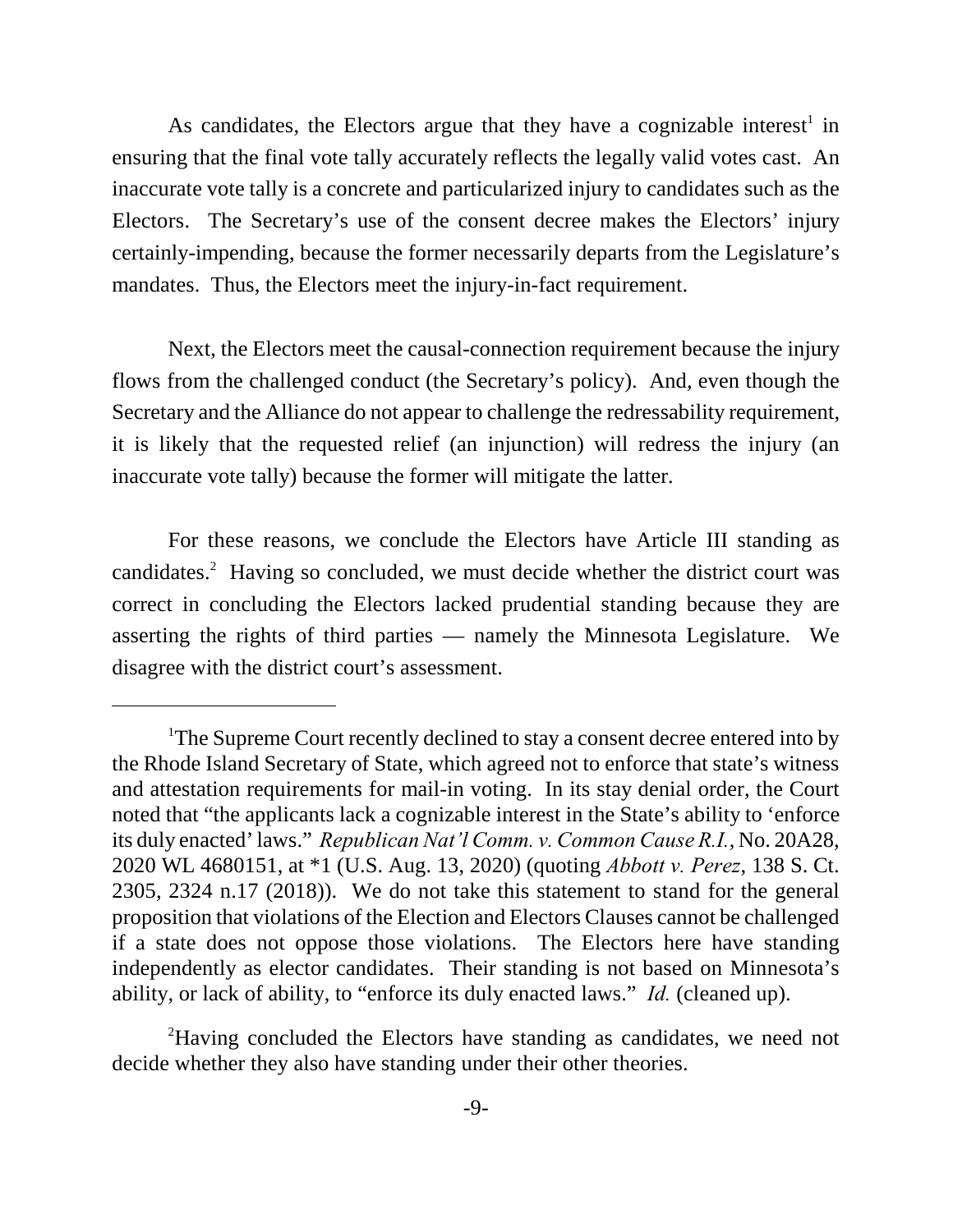First, we note the Supreme Court has greatly narrowed the doctrine of prudential standing. *See Lexmark, Inc. v. Static Control Components, Inc.*, 572 U.S. 118, 126 (2014). Where constitutional standing is present, refusing to hear a case based on prudential standing "is in some tension with . . . the principle that a federal court's obligation to hear and decide cases within its jurisdiction is virtually unflagging." *Id.* at 126 (cleaned up). While the Supreme Court recognized the concept of third-party standing may still fit within the prudential standing analysis, *id.* at 127 n.3, we do not find it applicable here because the Electors are raising their own rights as candidates in the Minnesota general election. Although the Minnesota Legislature may have been harmed by the Secretary's usurpation of its constitutional right under the Elector Clause, the Electors have been as well. Thus, we conclude they have prudential standing to vindicate their rights under federal law. *See generally Bond v. United States*, 564 U.S. 211, 214 (2011) (holding an individual charged for violation of a federal statute had prudential standing to claim the statute was invalid "on grounds that, by enacting it, Congress exceeded its power under the Constitution, thus intruding upon the sovereignty and authority of the States"); *Bush v. Gore*, 531 U.S. 103 (2000) (permitting a candidate for president to seek to vindicate his rights and stating the issues on appeal were "whether the Florida Supreme Court established new standards for resolving Presidential election contests, thereby violating Art. II, § 1, cl. 2, of the United States Constitution and failing to comply with 3 U.S.C. § 5, and whether the use of standardless manual recounts violates the Equal Protection and Due Process Clauses").

Having concluded the Electors have Article III and prudential standing to bring their claims, we must reverse the district court's decision to the contrary.

#### B. Preliminary Injunction

Because the district court did not decide any issue other than standing, we would normally remand to the district court. *See MPAY Inc. v. Erie Custom Comput.*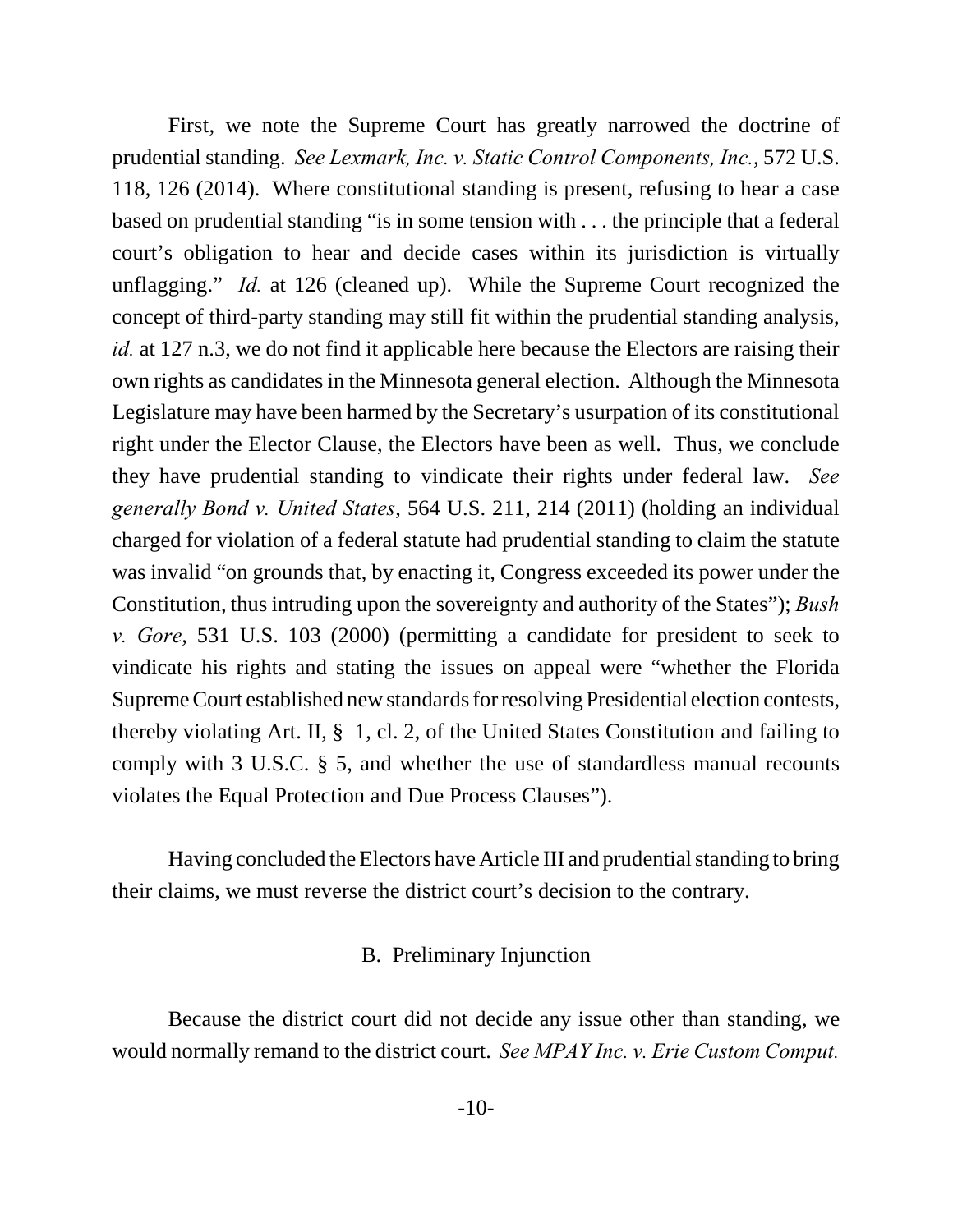*Applications, Inc.*, 970 F.3d 1010, 1021 (8th Cir. 2020) (explaining that remanding to the district court "is *ordinarily* the appropriate course of action") (emphasis added). "However 'where the merits comprise a purely legal issue, reviewable de novo on appeal and susceptible of determination without additional factfinding, a remand ordinarily will serve no useful purpose.'" *Mangual v. Rotger-Sabat*, 317 F.3d 45, 64 (1st Cir. 2003) (quoting *N.H. Right to Life v. Gardner*, 99 F.3d 8, 18 (1st Cir. 1996)). Here, resolution on the merits depends primarily on the purely legal issue of whether the Secretary's extension of the ballot deadline violates the Electors Clause. Further, the timing of this appeal makes it impractical to remand to the district court to decide the merits in the first instance. We therefore consider the Electors' constitutional challenge to evaluate the propriety of preliminary injunctive relief.

We generally review a denial of a motion for a preliminary injunction for abuse of discretion, but here, because the district court never considered the merits, we are left with a purely legal question to consider de novo. *See Llapa-Mukasey*, 520 F.3d 897, 899 (8th Cir. 2008). The factors for evaluating whether a preliminary injunction should be issued are: "(1) the threat of irreparable harm to the movant; (2) the state of the balance between this harm and the injury that granting the injunction will inflict on other parties litigant; (3) the probability that movant will succeed on the merits; and (4) the public interest." *Dataphase Sys., Inc. v. C L Sys. Inc.*, 640 F.2d 109, 113 (8th Cir. 1981) (en banc). "While 'no single factor is determinative,' the probability of success factor is the most significant." *Home Instead, Inc. v. Florance*, 721 F.3d 494, 497 (8th Cir. 2013) (citations omitted) (quoting *Dataphase*, 640 F.2d at 113).

# 1. Success on the Merits

We conclude the Electors are likely to succeed on the merits. This follows from our determination that the Secretary's actions in altering the deadline for mail-in ballots likely violates the Electors Clause of Article II, Section 1 of the United States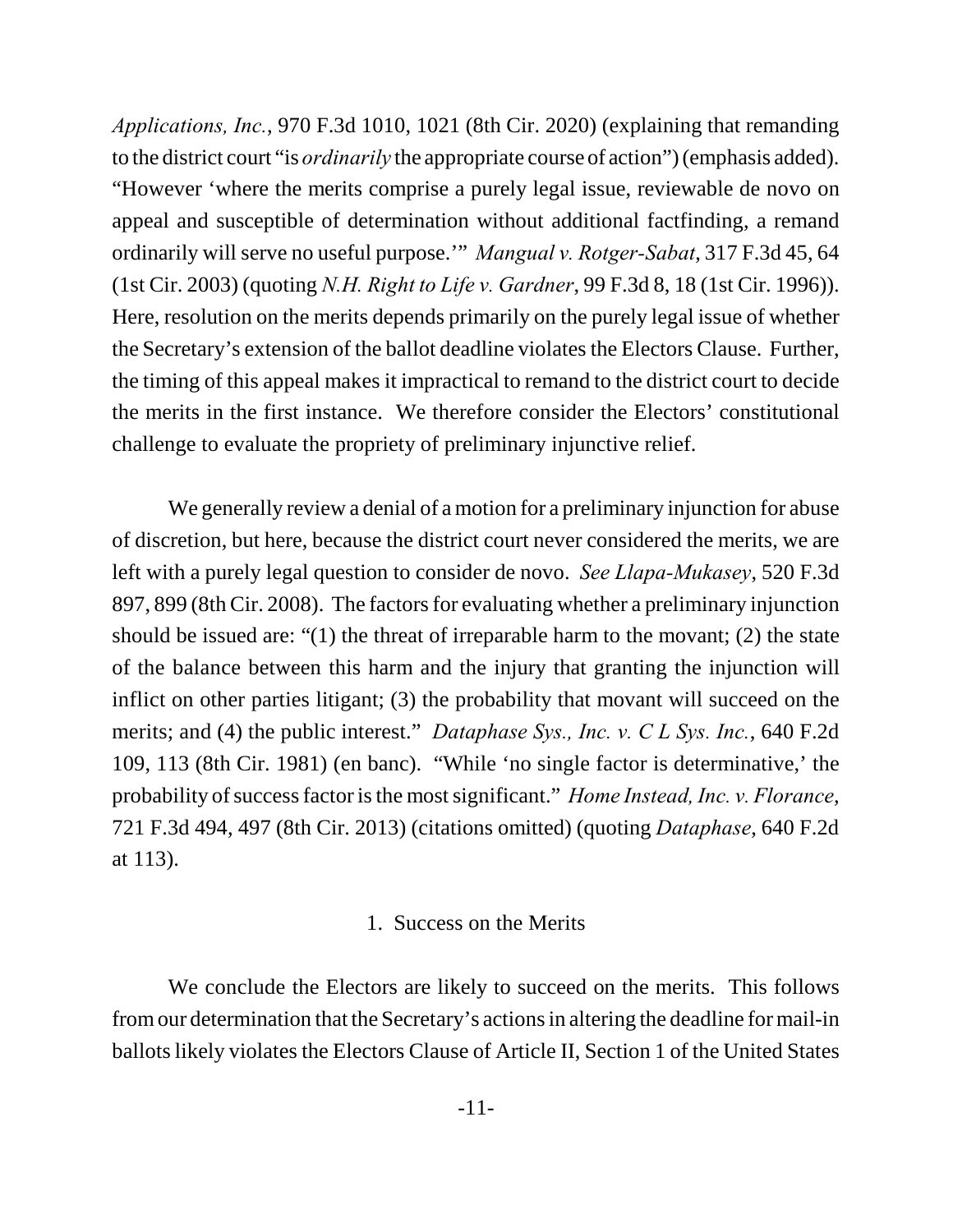Constitution. The analysis is relatively straightforward. By its plain terms, the Electors Clause vests the power to determine the manner of selecting electors exclusively in the "Legislature" of each state. U.S. Const. art. II, § 1, cl. 2; *McPherson v. Blacker*, 146 U.S. 1, 27 (1892) ("The constitution . . . . leaves it to the legislature exclusively[.]"). And this vested authority is not just the typical legislative power exercised pursuant to a state constitution. Rather, when a state legislature enacts statutes governing presidential elections, it operates "by virtue of a direct grant of authority" under the United States Constitution. *Bush v. Palm Beach Cnty. Canvassing Bd.*, 531 U.S. 70, 76 (2000). Consequently, only the Minnesota Legislature, and not the Secretary, has plenary authority to establish the manner of conducting the presidential election in Minnesota.

Simply put, the Secretary has no power to override the Minnesota Legislature. In fact, a legislature's power in this area is such that it "cannot be taken from them or modified" even through "their state constitutions." *McPherson*, 146 U.S. at 35; s*ee also Palm Beach*, 531 U.S at 76–77. Thus, the Secretary's attempt to re-write the laws governing the deadlines for mail-in ballots in the 2020 Minnesota presidential election is invalid. However well-intentioned and appropriate from a policy perspective in the context of a pandemic during a presidential election, it is not the province of a state executive official to re-write the state's election code, at least as it pertains to selection of presidential electors. The democratically-enacted election rules in Minnesota provide that mail-in votes must be received by 8:00 p.m. on Election Day in order to be counted (or 3:00 p.m. if delivered in person). Minn. Stat. § 203B.08. The rule of law, as established by the United States Constitution and the Minnesota Legislature, dictates these rules must be followed notwithstanding the Secretary's instructions to the contrary. There is no pandemic exception to the Constitution. *See Democratic Nat'l Comm. v. Wis. State Legislature*, No. 20A66, 2020 WL 6275871, at \*4 (Oct. 26, 2020) (*DNC*) (Kavanaugh, J., concurring in denial of application for stay) ("'[T]he design of electoral procedures is a legislative task,' including during a pandemic.") (internal citation omitted).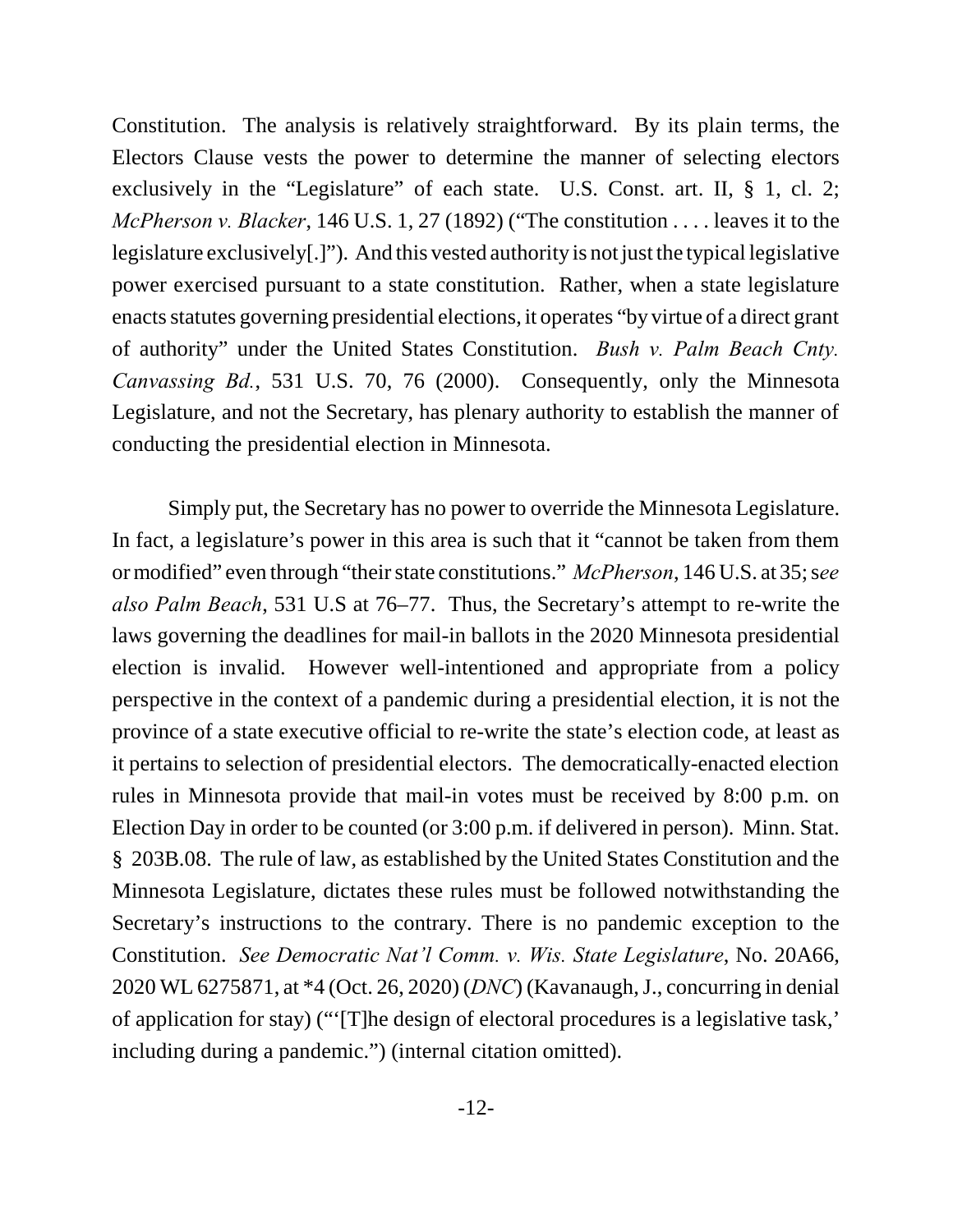The Secretary and the Alliance argue the Minnesota Legislature has delegated its authority to the Secretary by means of a general statute in the election code. Minn. Stat. § 204B.47. This statute allows the Secretary to "adopt alternative election procedures[,]" but only "[w]hen a provision of the Minnesota Election Law cannot be implemented as a result of an order of a state or federal court[.]" *Id.* Even if the Legislature's Article II powers concerning presidential elections can be delegated in this manner (an issue we do not reach), nothing in this statute authorizes the Secretary to override the Legislature's ballot deadlines due to public health concerns. By its terms, Section 204B.47 only authorizes alternate rules where an election statue "cannot be implemented as a *result*" of a court order. *Id.* (emphasis added). Here, the Secretary initiated the court order in cooperation with litigants. And even then, the order does not declare the statute invalid.

The Secretary's instructions to count mail-in ballots received up to seven days after Election Day stand in direct contradiction to Minnesota election law governing presidential elections, and the Electors have strongly shown likely success on the merits since the Secretary's actions are likely to be declared invalid under the Electors Clause of Article II of the United States Constitution.

# 2. Irreparable Harm

The Secretary's plan to count mail-in ballots received after the deadline established by the Minnesota Legislature will inflict irreparable harm on the Electors. The Secretary's directions to local election officials to count ballots received up to a week after the statutory deadline necessarily means that otherwise invalid ballots will be entered in the vote totals that determine whether the Electors will be elected or not. "The counting of votes that are of questionable legality . . . threaten[s] irreparable harm." *Bush v. Gore*, 531 U.S. 1046, 1047 (2000) (granting stay) (Scalia, J., concurring). Further, as discussed above, the Secretary's direction to local election officials to disregard Section 203B.08 violates the United States Constitution and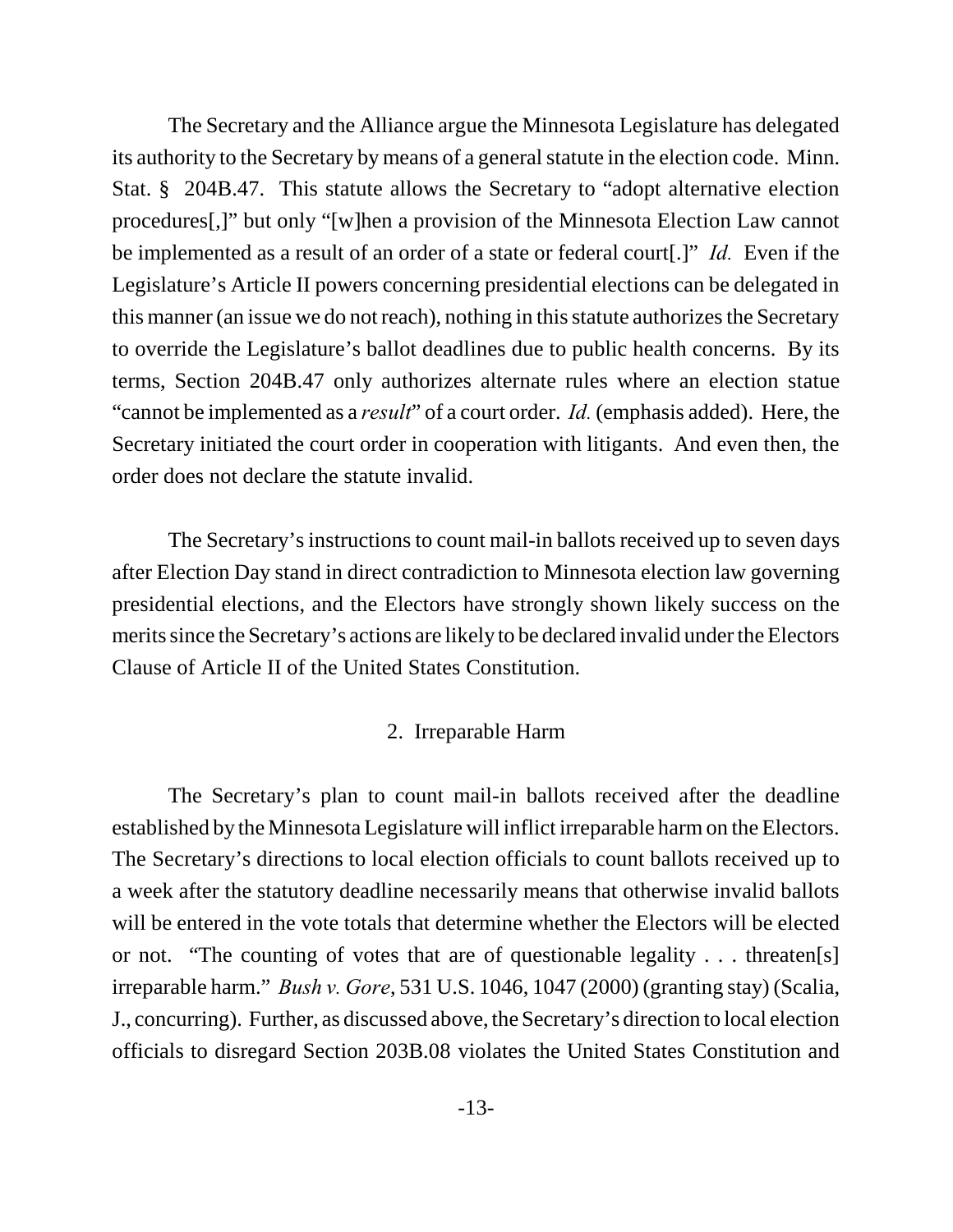undermines the manner of selecting electors determined by the Minnesota Legislature. This directly and irreparably harms the Electors as candidates.

### 3. Balance of Equities and the Public Interest

The balancing of equities in this instance is not a perfunctory exercise. It is beyond question that an injunction may create harm in terms of voter confusion so close to the election. However, the inevitable post-election challenges to the counting of invalid ballots if no injunction is granted is even more problematic since it would give voters no opportunity to adjust their mailing time or to deliver their mail-in ballots on Election Day to obviate their risk. As discussed further below, the *Purcell* principle does not preclude an injunction under the present facts, especially if the injunctive relief is limited in scope. And other considerations tip the balance in favor of the Electors. These considerations are closely intertwined with the public interest, which also weighs in favor of injunctive relief. The precedent it would set to allow an executive branch official to negate the duly-enacted election laws of a state as they pertain to a presidential election is toxic to the concepts of the rule of law and fair elections. So we conclude the balance of harms weighs in favor of preserving the ability to uphold the duly enacted election law of Minnesota and the rule of law.

The public interest is likewise served by maintaining the ability to enforce the law adopted by the Minnesota Legislature and in upholding the exclusive authority vested in the Minnesota Legislature under the Electors Clause of the United States Constitution.

While injunctive relief preserving the ability to effectuate Minnesota election law, as written by the Legislature, has some potential for administrative disruption and voter confusion, this die was cast long ago. Voter confusion was inevitable once the Secretary issued guidance to voters that was directly in contradiction to Minnesota election law. An orderly process was hopelessly compromised when he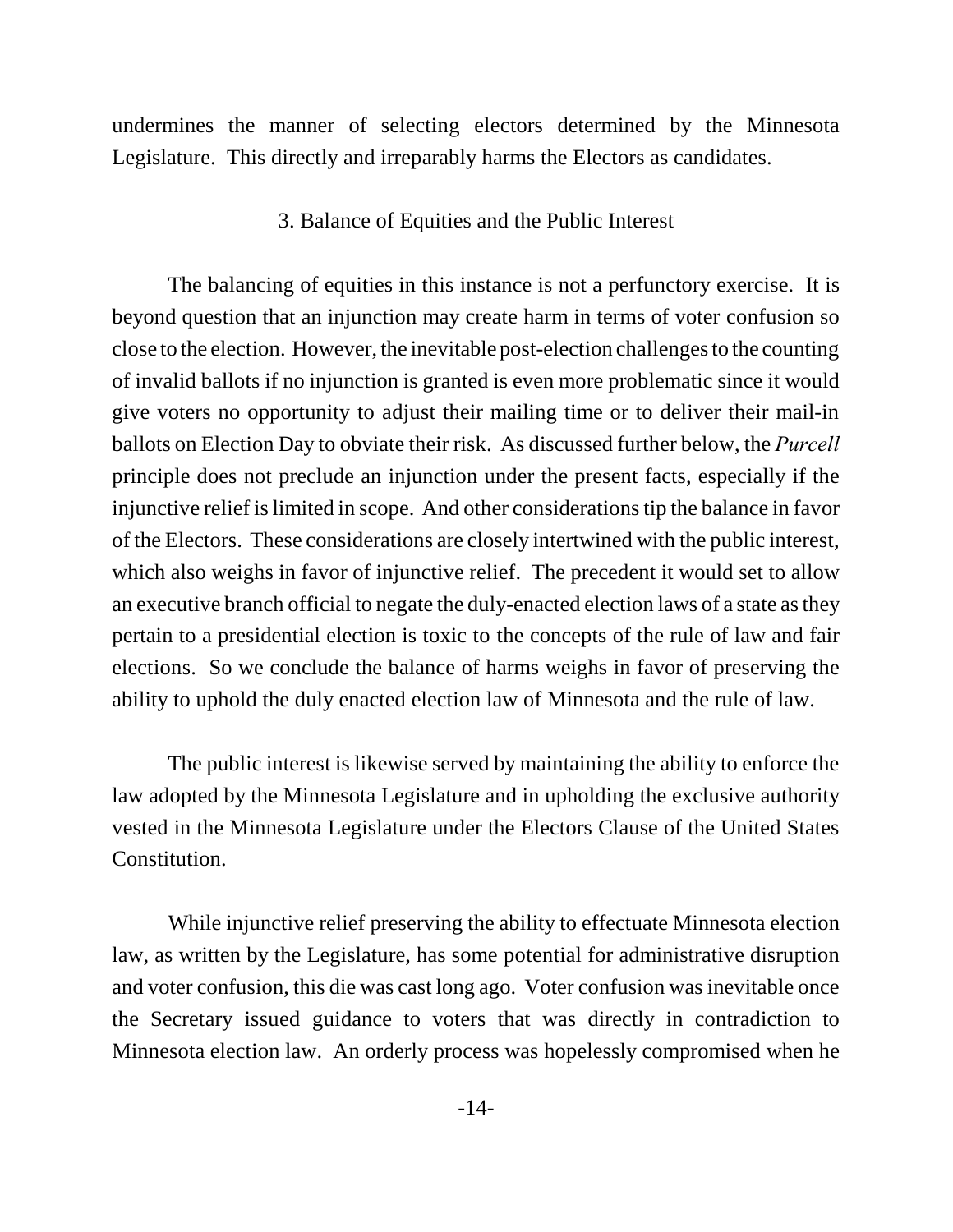usurped the authority of the Legislature under the Electors Clause of the Constitution. During the entire pendency of this litigation, Minnesota voters have been left with two sets of contradicting instructions: one from the Secretary and another that has long been, and remains, codified in the election laws of Minnesota. In the end, "it is always in the public interest to protect constitutional rights." *Phelps-Roper v. Nixon*, 545 F.3d 685, 690 (8th Cir. 2008), overruled on other grounds by *Phelps-Roper v. City of Manchester*, 697 F.3d 678, 692 (8th Cir. 2012) (en banc). Likewise, it is in the public interest to maintain the integrity of elections by ensuring the ability to separate and count only those ballots cast according to law.

# C. *Purcell* principle

The *Purcell* principle — that federal courts should usually refrain from interfering with state election laws in the lead up to an election — is well established. *See Purcell v. Gonzalez*, 549 U.S. 1 (2006) (per curiam). The Supreme Court has recently and repeatedly reaffirmed it. *See*, *e.g.*, *DNC*, 2020 WL 6275871; *Andino v. Middleton*, No. 20A55, 2020 WL 5887393 (U.S. Oct. 5, 2020); *Republican Nat'l Comm. v. Democratic Nat'l Comm.*, 140 S. Ct. 1205, 1207 (2020) (per curiam). Election rules must be clear and judges should normally refrain from altering them close to an election. *Purcell* protects the status quo.

But the Constitution recognizes something else. Namely that the design of electoral procedures is, at bottom, a job for "the Legislature." U.S. Const. art. I, § 4, cl. 1; art. II, § 1, cl. 2; *see also Rucho v. Common Cause*, 139 S. Ct. 2484, 2495 (2019); *cf. DNC*, 2020 WL 6275871, at \*2 (Gorsuch, J., concurring in denial of application for stay) ("The Constitution provides that state legislatures — not federal judges, not state judges, not state governors, not other state officials — bear primary responsibility for setting election [and elector] rules."). Here, the status quo (Minnesota's duly-enacted election law) was disrupted by the Minnesota Secretary of State. When the constitutionally mandated locus for election decisions is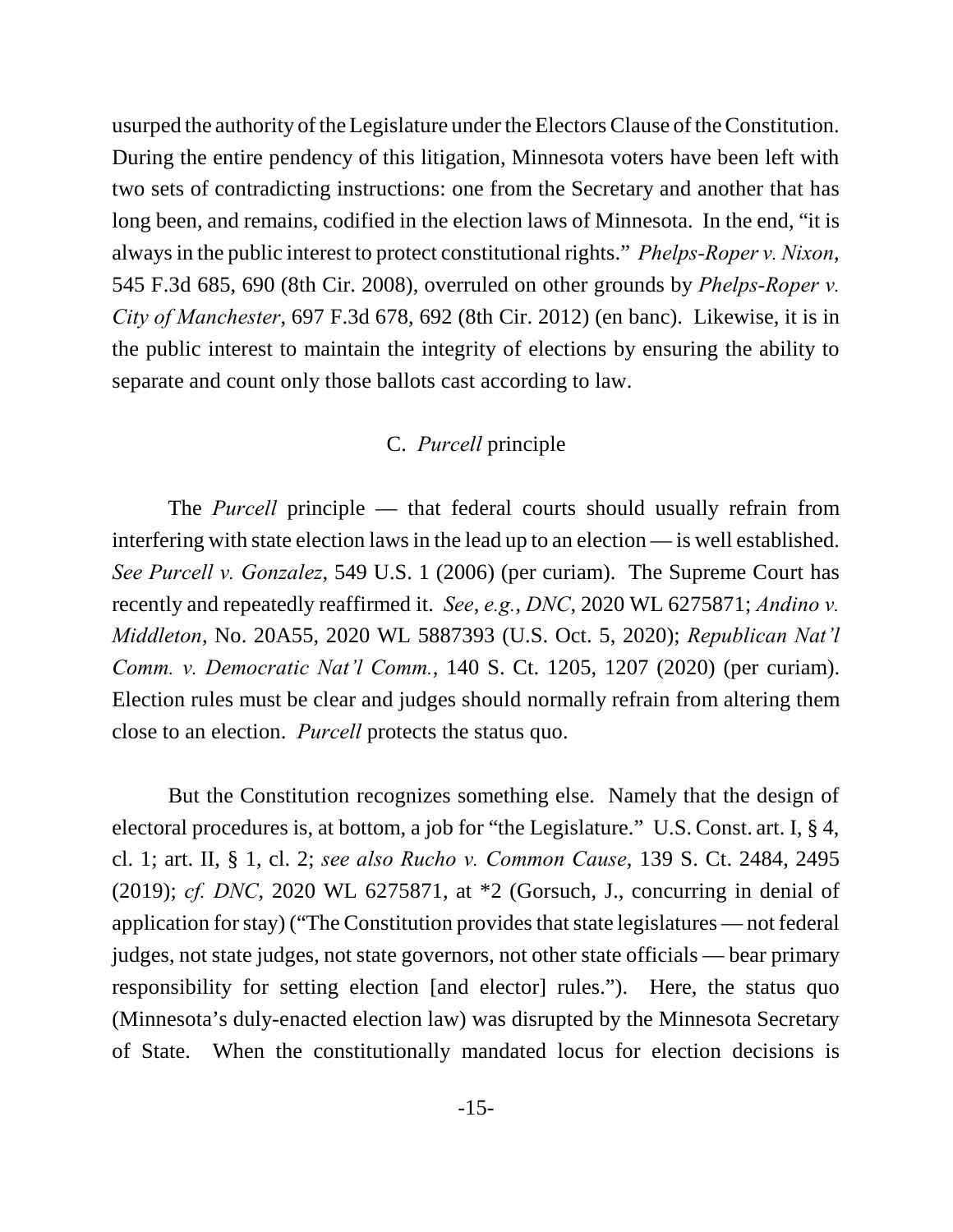disregarded, whether by a federal court, a state court, a state agency, or a state official, the same rationale that works to prevent election interference by federal courts also works to prevent interference by other entities as well. *See DNC*, 2020 WL 6275871, at  $*4$  (Kavanaugh, J., concurring in denial of application for stay) (defending appellate courts stepping in close to an election to remedy violations of *Purcell*).

The *Purcell* principle is a presumption against disturbing the status quo. The question here is who sets the status quo? The Constitution's answer is generally the state legislature. And in the case of presidential elections, the Electors Clause vests power exclusively in the legislature. In our case, the Minnesota Legislature set the status quo, the Secretary upset it, and it is our duty, consistent with *Purcell*, to at least preserve the possibility of restoring it.

The consequences of this order are not lost on us. We acknowledge and understand the concerns over voter confusion, election administration issues, and public confidence in the election that animate the *Purcell* principle. With that said, we conclude the challenges that will stem from this ruling are preferable to a postelection scenario where mail-in votes, received after the statutory deadline, are either intermingled with ballots received on time or invalidated without prior warning. Better to put those voters on notice now while they still have at least some time to adjust their plans and cast their votes in an unquestionably lawful way.

#### III. CONCLUSION

We therefore reverse the district court's denial of the Electors' motion for a preliminary injunction and remand to the district court with instructions to immediately enter the following order granting a preliminary injunction: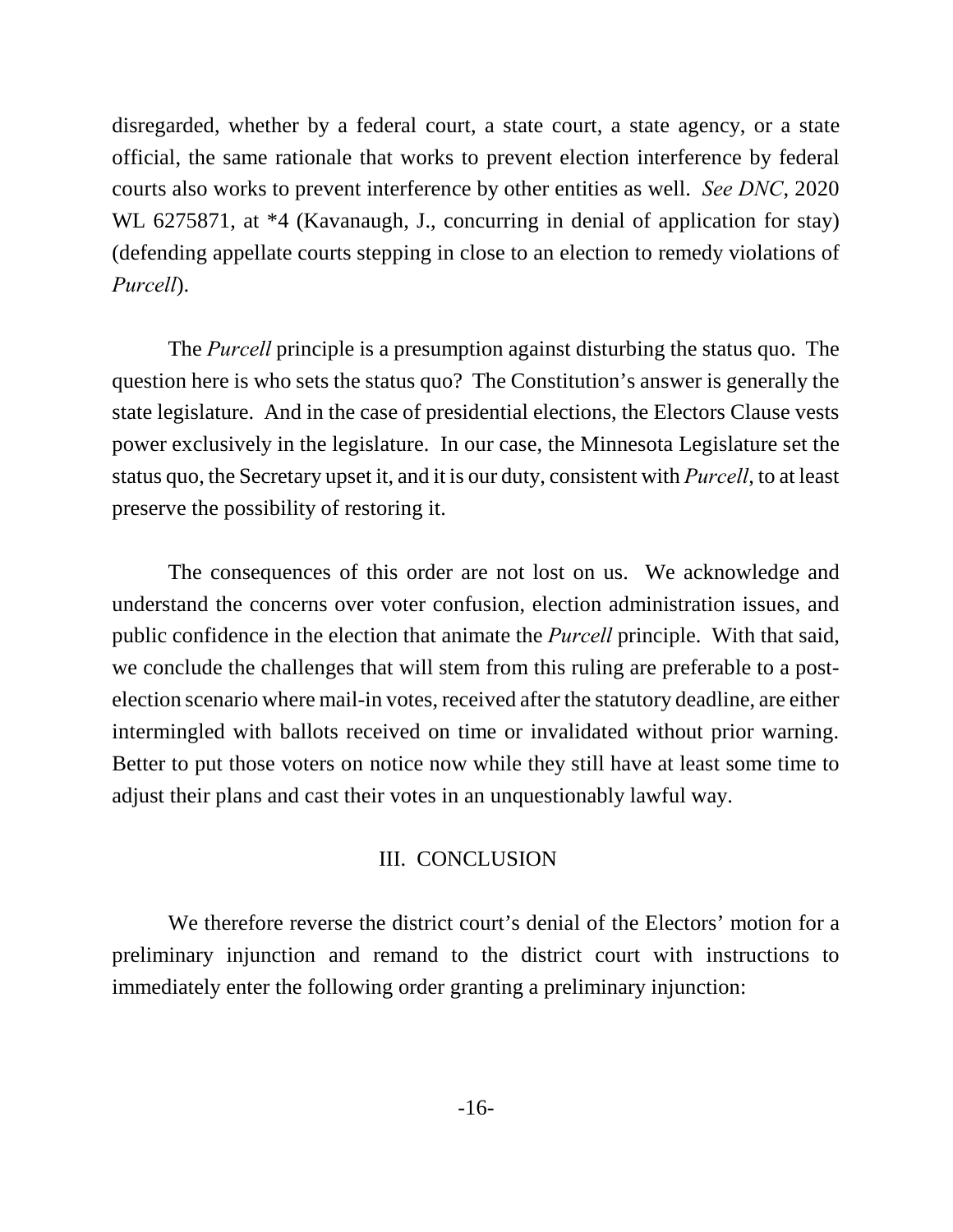The Secretary and his respective agents and all persons acting in concert with each or any of them are ordered to identify, segregate, and otherwise maintain and preserve all absentee ballots received after the deadlines set forth in Minn. Stat. § 203B.08, subd. 3, in a manner that would allow for their respective votes for presidential electors pursuant to Minn. Stat. § 208.04, subd. 1 (in effect for the President and Vice President of the United States) to be removed from vote totals in the event a final order is entered by a court of competent jurisdiction determining such votes to be invalid or unlawfully counted. The Secretary shall issue guidance to relevant local election officials to comply with the above instruction.

Finally, matters remain before the district court including the Electors' prayer for a permanent injunction, and the district court shall conduct further proceedings not inconsistent with this opinion.

KELLY, Circuit Judge, dissenting.

The Electors,<sup>3</sup> six days before the presidential election, seek to enjoin enforcement of a state court order governing Minnesota's deadline for absentee ballots. Because I believe they have failed to show they are entitled to preliminary injunctive relief, I dissent.

As a threshold matter, I am not convinced the Electors have Article III standing to assert claims under the Electors Clause. Although Minnesota law at times refers to them as "candidates," see, e.g., Minn. Stat. § 204B.03 (2020), the Electors are not candidates for public office as that term is commonly understood. Whether they ultimately assume the office of elector depends entirely on the outcome of the state popular vote for president. Id. § 208.04 subdiv. 1 ("[A] vote cast for the party

<sup>&</sup>lt;sup>3</sup>Although I refer to plaintiff-appellants James Carson and Eric Lucero as "the Electors" to be consistent with the court's opinion, they are more accurately described as "certified nominees of the Republican Party to be presidential electors." Ante at 2.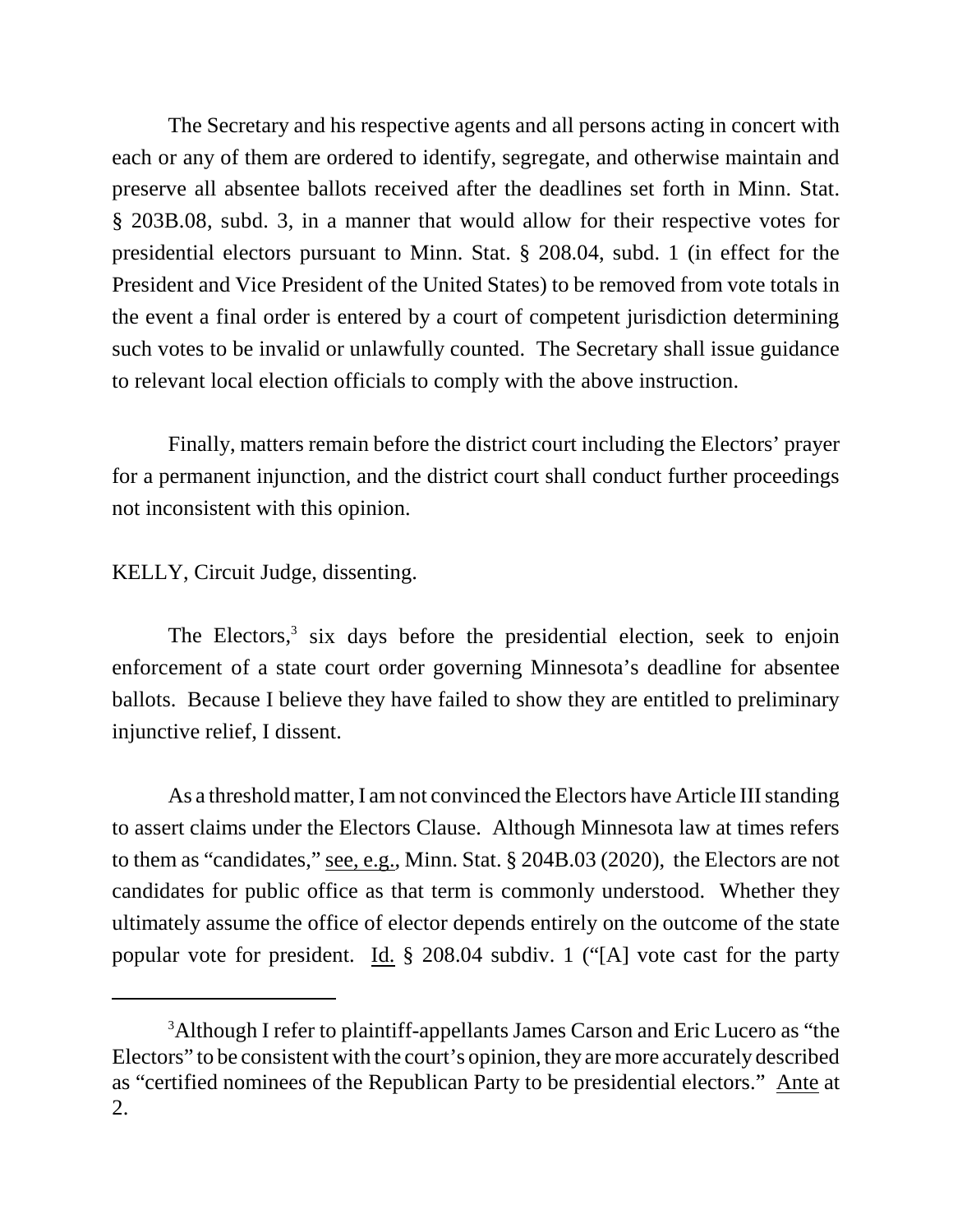candidates for president and vice president shall be deemed a vote for that party's electors."). They are not presented to and chosen by the voting public for their office, but instead automatically assume that office based on the public's selection of entirely different individuals. But even if we nonetheless assume the Electors should be treated like traditional political candidates for standing purposes, I question whether these particular candidates have demonstrated the "concrete and particularized" injury necessary for Article III standing. Lujan v. Defs. of Wildlife, 504 U.S. 555, 560 (1992). To the contrary, their claimed injury—a potentially "inaccurate vote tally," ante at 9—appears to be "precisely the kind of undifferentiated, generalized grievance about the conduct of government" that the Supreme Court has long considered inadequate for standing. Lance v. Coffman, 549 U.S. 437, 442 (2007) (examining standing in the context of a claim under the Elections Clause). Because the Electors, should they in fact assume that office, must swear an oath to mark their Electoral College ballots for the presidential candidate who won the state popular vote, Minn. Stat. § 208.43 (2015), it is difficult to discern how they have more of a "particularized stake," Lance, 549 U.S. at 442, in Minnesota conducting fair and transparent elections than do the rest of the state's voters.

But even assuming the court is right that the Electors have standing, the merits of this case implicate both "the authority of state courts to apply their own constitutions to election regulations," Democratic Nat'l Comm. v. Wis. State Legislature, No. 20A66, 2020 WL 6275871, at \*1 (Oct. 26, 2020) (Roberts, C.J., concurring in denial of application to vacate stay), and Minnesota's efforts to preserve its "democratically enacted state election rules," id. at \*3 (Kavanaugh, J., concurring in denial of application to vacate stay). Under the Electors Clause, "[e]ach State shall appoint, in such Manner as the Legislature thereof may direct, a Number of Electors, equal to the whole Number of Senators and Representatives to which the State may be entitled in the Congress." U.S. Const. art. II, § 1, cl. 2. According to the court, the import of this clause is that "only the Minnesota Legislature . . . has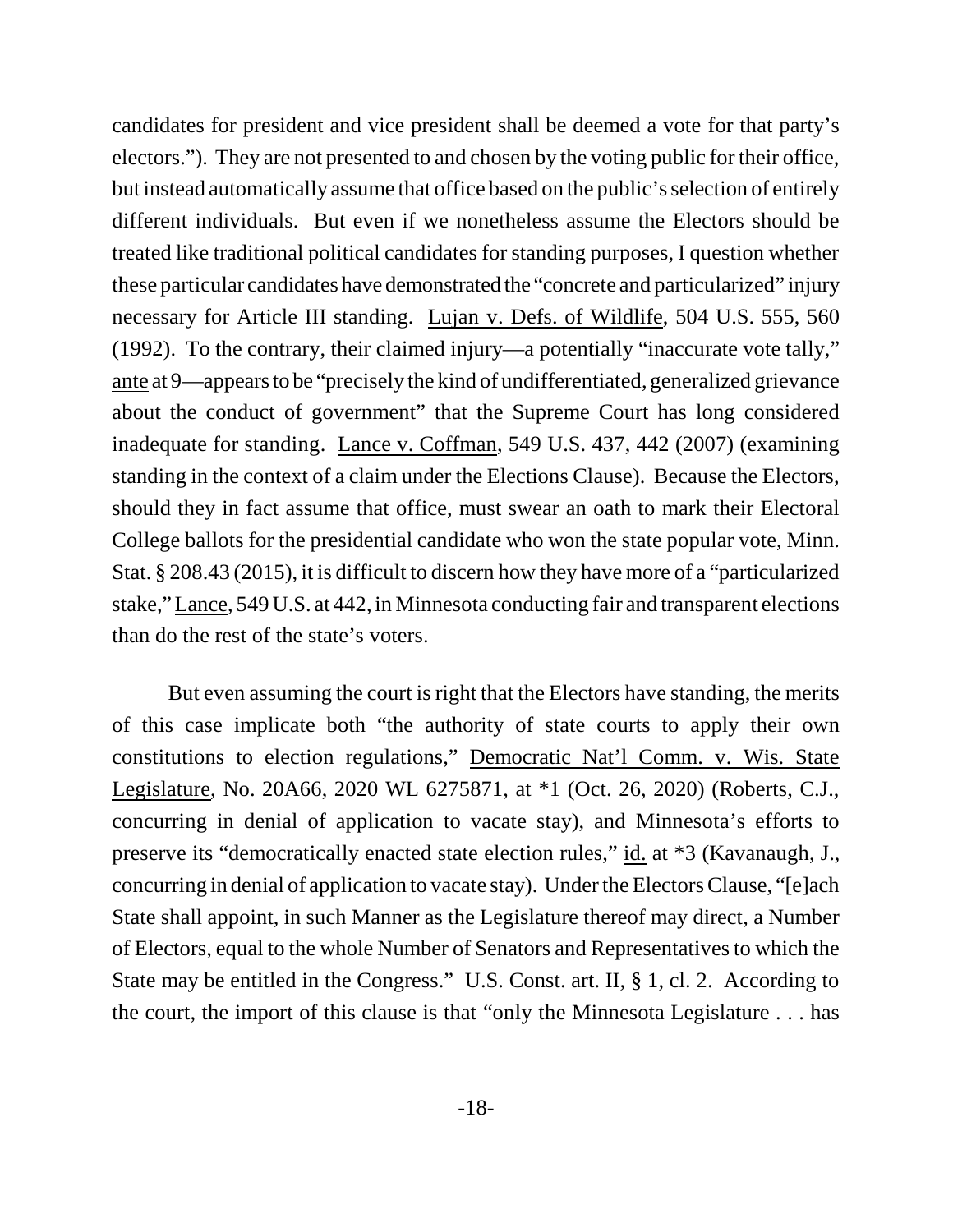plenary authority to establish the manner of conducting the presidential election in Minnesota." Ante at 12. Even if we operate under this narrow interpretation of the term "the Legislature,"<sup>4</sup> however, Minnesota's legislature has expressly delegated some of its lawmaking authority to the Minnesota Secretary of State where elections are concerned.

One of the statutes that delegates lawmaking authority to the Secretary of State provides that "[w]hen a provision of the Minnesota Election Law cannot be implemented as a result of an order of a state or federal court, the secretary of state shall adopt alternative election procedures to permit the administration of any election

<sup>4</sup>Contra Davis v. Hildebrandt, 241 U.S. 565, 566–70 (1916) (interpreting "the Legislature," as used in the Elections Clause, U.S. Const., art. I, § 4, cl. 1, to encompass the veto power of Ohio citizens exercised via the state constitution's referendum process); Smiley v. Holm, 285 U.S. 355, 368 (1932) (concluding that the Minnesota Governor's exercise of veto power was part of the state's process of enacting laws and explaining that nothing in the Constitution requires legislatures "to enact laws in any manner other than that in which the Constitution of the state has provided that laws shall be enacted"); Ariz. State Legislature v. Ariz. Indep. Redistricting Comm'n, 576 U.S. 787, 804–09 (2015) (interpreting "the Legislature," as used in the Elections Clause, to include an independent redistricting commission Arizona used to redraw its congressional districts); see also Moore v. Circosta, Nos. 1:20CV911, 1:20CV912, 2020 WL 6063332, at \*23 (M.D.N.C. Oct. 14, 2020) ("The meaning of 'Legislature' within the Electors Clause can be analyzed in the same way as 'Legislature' within the Elections Clause."), request for injunctive relief pending appeal denied sub nom. Wise v. Circosta, No. 20-2104, 2020 WL 6156302 (4th Cir. Oct. 20, 2020) (en banc), application for injunctive relief denied sub nom. Moore v. Circosta, No. 20A72, 2020 WL 6305036 (Oct. 28, 2020); see Donald J. Trump for President, Inc. v. Bullock, No. CV 20-66-H-DLC, 2020 WL 5810556, at \*11 (D. Mont. Sept. 30, 2020) ("As an initial matter, the Court finds no need to distinguish between the term 'Legislature' as it is used in the Elections Clause as opposed to the Electors Clause.").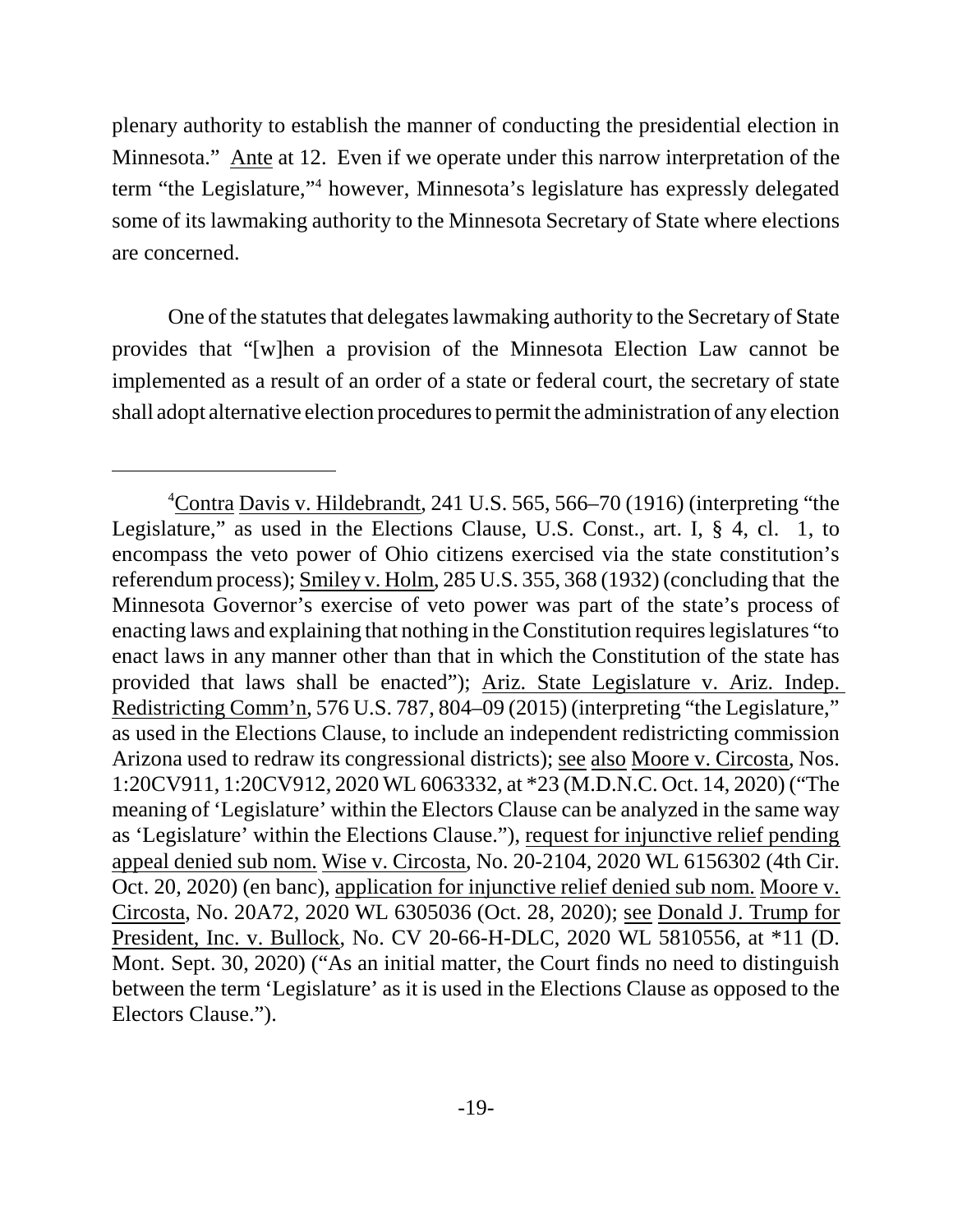affected by the order." Minn. Stat. § 204B.47. The statute goes on to explain that the Secretary may adopt alternative election procedures encompassing "the voting and handling of ballots cast after 8:00 p.m. as a result of a state or federal court order or any other order extending the time established by law for closing the polls." Id. This delegation of the legislature's lawmaking authority is both specific and limited. See id. (explaining that such alternative election procedures will remain in place only until "the first day of July following the next succeeding final adjournment of the legislature, unless otherwise provided by law or court order").

The underlying state court litigation began when the Alliance sued the Secretary concerning the constitutionality of a Minnesota statute, as applied in the context of a pandemic, requiring that absentee ballots be received by Election Day to be counted. Minn. Stat. § 203B.08 subdiv. 3; Minn. R. Code § 8210.2200 (2020). The state court parties eventually agreed to a Partial Consent Decree, which the state court entered on August 3, 2020, deeming its contents consistent with both Minnesota and federal law. That consent decree halted enforcement of Minnesota's Election Day receipt deadline for absentee ballots during the 2020 general election only. Pursuant to the consent decree, the Secretary agreed to "issue guidance to local election officials instructing" that all otherwise valid absentee ballots that are postmarked by Election Day and received by election authorities no later than seven days after the election must be counted. As a result, the Secretary "adopt[ed] alternative election procedures to permit the administration" of the current election.

The court concludes that this change to the deadline for receipt of absentee ballots violates the Electors Clause because only "the Legislature" can designate the "Manner" of appointing electors under the Electors Clause. U.S. Const. art. II, § 1, cl. 2. But here the Minnesota legislature has "direct[ed]" the Secretary to adopt alternative procedures because a state court order prevents him from implementing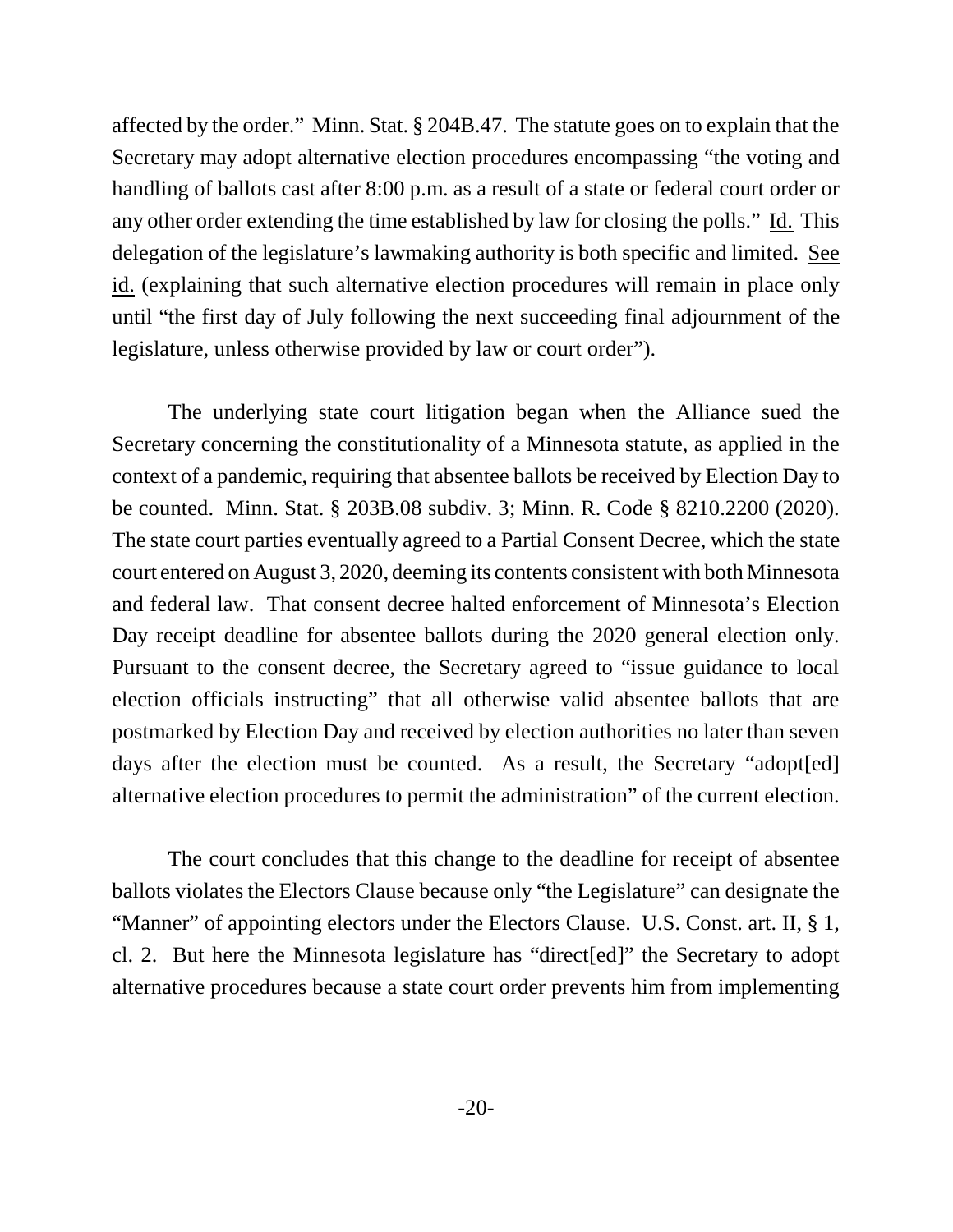a provision of the Minnesota election law.<sup>5</sup> Far from "overriding" the state legislature, the Secretary followed a duly enacted provision of Minnesota state law when implementing alternative procedures for receiving ballots after Election Day. I see no grounds to conclude that the Secretary's exercise of limited lawmaking authority pursuant to an express legislative delegation necessarily violates Article II. See e.g., Merril v. People First of Ala., No. 20A67, 2020 WL 6156545 (Oct. 21, 2020) (granting an application to stay district court's permanent injunction enjoining enforcement of the Alabama Secretary of State's ban—not the Alabama legislature's

<sup>5</sup>State legislatures regularly delegate to their secretaries of state such powers and duties as are necessary to regulate the "manner" of federal elections, including the selection of electors. See, e.g., Minn. Stat. § 208.45(a)–(b) (giving the Secretary express statutory authority to "preside at the meeting of electors" and to appoint alternate electors should the anticipated elector fail to show up); Ohio Rev. Code Ann. § 3501.04 (2020) ("The secretary of state is the chief election officer of the state, with such powers and duties relating to the registration of voters and the conduct of elections as are prescribed in Title XXXV of the Revised Code," which includes laws governing selection of presidential electors.); Nev. Rev. Stat. § 298.065.1–.3 (2020) (giving the Secretary of State authority to "appoint to the position of presidential elector" an alternate elector, within certain statutory parameters, in the case a nominee for presidential elector is absent from the meeting of electors); W. Va. Code § 3-1A-6(a) (2020) ("The Secretary of State shall be the chief election official of the state. . . . [T]he Secretary of State shall have the authority . . . to make, amend and rescind such orders and to promulgate legislative rules . . . as may be necessary to standardize and make effective the provisions of this chapter," among which is a statute governing selection of presidential electors.); Ala. Code  $\S$  17-11-3(e) (2020) ("If the occurrence of a state of emergency . . . renders substantial compliance with this article impossible or unreasonable . . . the Secretary of State . . . may adopt an emergency rule to allow those qualified voters to vote by absentee ballot."). To insist that "the Legislature" in the context of the Electors Clause refers only to a state's traditional legislative organs, and cannot also encompass secretaries of state or other government entities to whom legislative duties have been delegated, is at odds with the reality of how states go about fulfilling the deeply important duty of holding presidential elections.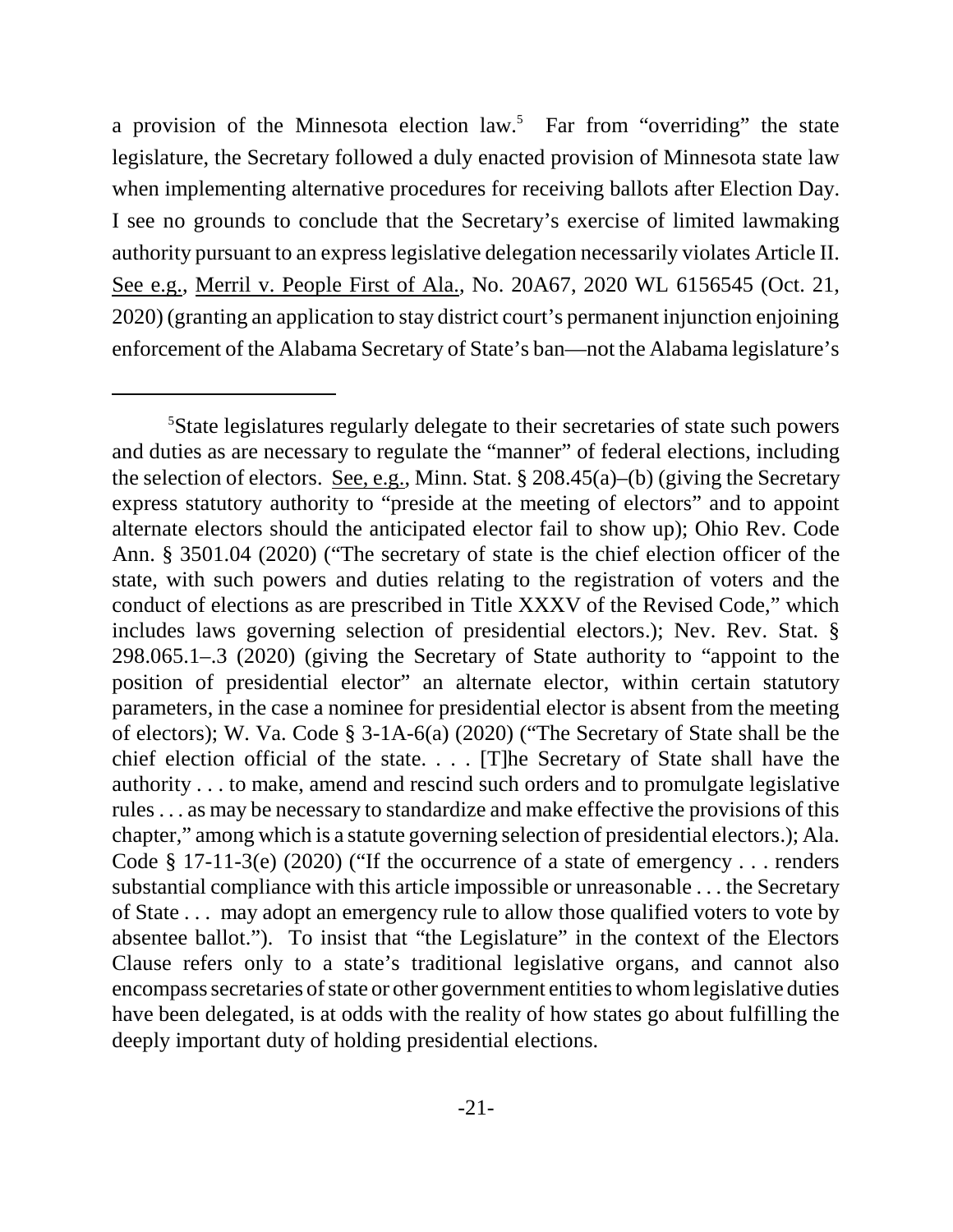ban—on curbside voting in this election);<sup>6</sup> see also Bush v. Gore, 531 U.S. 98, 116 (2000) (per curiam) (Rehnquist, C.J., concurring) (noting that the Florida legislature, "[a]cting pursuant to its constitutional grant of authority," had "created a detailed, if not perfectly crafted, statutory scheme that provides for appointment of Presidential electors by direct election," including delegating "the duties of administering elections" to county canvassing boards).

The court relies on the idea that the Secretary "initiated" the state court order to conclude that § 204B.47 provides no statutory support for the Secretary's instructions to the voters. Yet it was the Alliance that sued the Secretary in state court for relief, after which the parties entered into a consent decree. There is no allegation of collusion between the state court parties to manufacture a dispute, nor is there any allegation of fraud on the state court. If there were such evidence, perhaps the "manner" for appointing electors would not have in fact been "directed" by Minnesota's legislature. A party's fraudulent efforts to obtain "an order of a state or federal court" in order to make sure "a provision of the Minnesota Election Law cannot be implemented" would be just that—fraud—and thus not within the authority the legislature delegated to the Secretary in § 204B.47. Minn. Stat. § 204B.47. But that is not this case. To the contrary, the record contains no indication that the Partial Consent Decree was the result of anything other than an arms-length negotiation.<sup>7</sup>

Notably, the Minnesota legislature has expressed no opposition to the decree, or to its extension of the deadline for absentee voters to submit their ballots. See

<sup>6</sup> In that case, no provision of Alabama law expressly prohibited curbside voting, nor did any provision of Alabama law expressly provide for the practice. People First of Ala. v. Merrill, No. 2:20-cv-00619-AKK, 2020 WL 5814455, at \*33 (N.D. Ala. Sept. 30, 2020).

<sup>&</sup>lt;sup>7</sup>Indeed, the state court expressly found that the parties "have engaged in arms" length negotiations."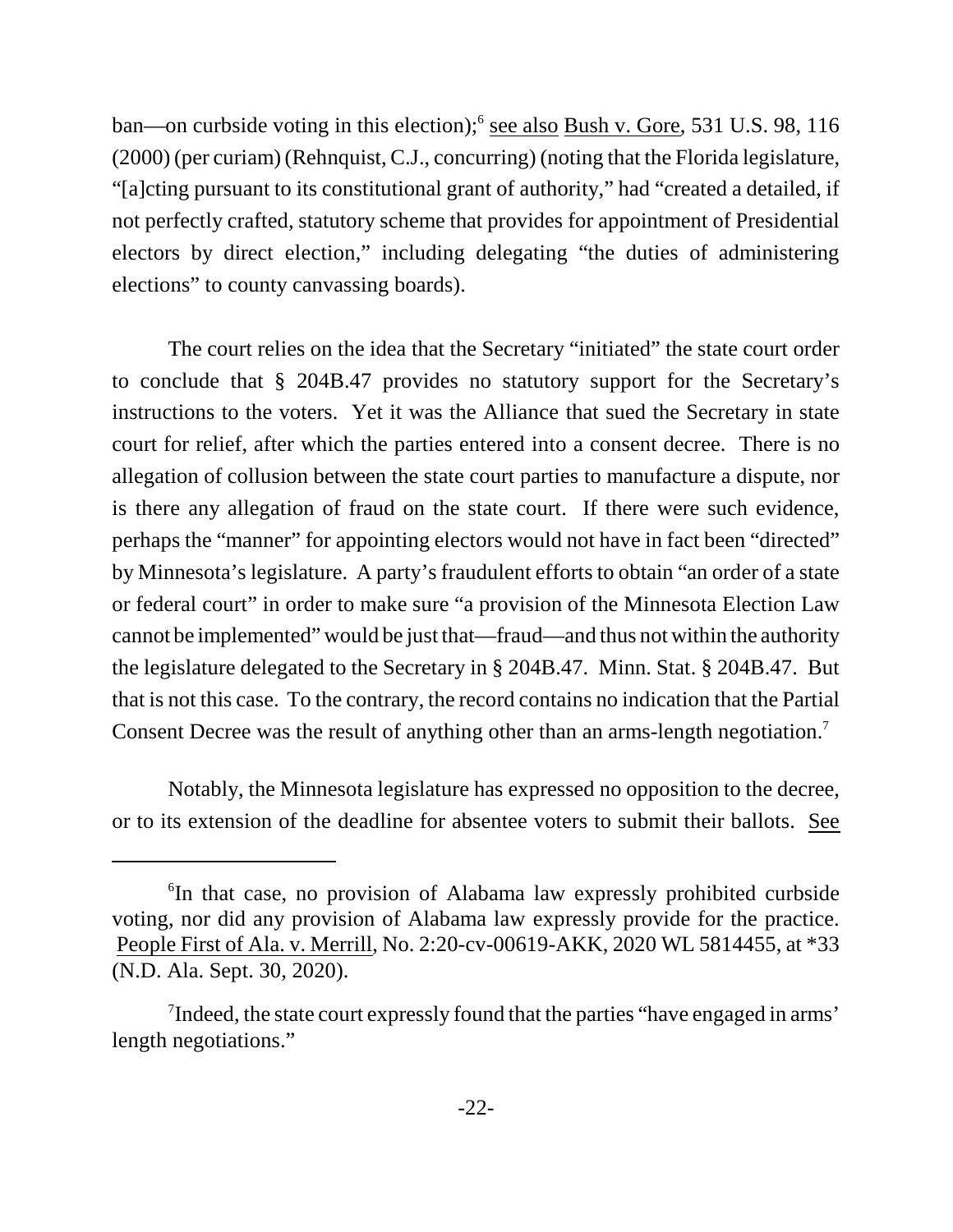Republican Nat'l Comm. v. Common Cause R.I., No. 20A28, 2020 WL 4680151 (Aug. 13, 2020) (denying an application to stay a consent decree because, unlike other cases where the state "defends its own law," "the state election officials support[ed] the challenged decree, and no state official ha[d] expressed opposition"). In short, the fact that the Secretary, a defendant in a civil suit, settled a case pursuant to stipulated terms rather than going to trial does not render the resulting courtordered Partial Consent Decree any less of a "state or federal court order" preventing a provision of the Minnesota election law from being implemented. See Minn Stat. § 204B.47. Under these circumstances, the Secretary is authorized to create alternative election procedures.

I am thus not persuaded the Electors have established a likelihood of success on the merits, the "most significant," ante at 11, factor in evaluating the propriety of preliminary injunctive relief. The other factors set out in Dataphase Sys., Inc. v. C L Sys., Inc., 640 F.2d 109, 113 (8th Cir. 1981) (en banc)—the potential harm injunctive relief will cause to other parties, the threat of irreparable injury to the Electors, and the public interest—also weigh in favor of denying the injunction. Further, the Supreme Court has cautioned that courts considering injunctive relief on the eve of an election must "weigh, in addition to the harms attendant upon issuance or nonissuance of an injunction, considerations specific to election cases and [the court's] own institutional procedures." Purcell v. Gonzalez, 549 U.S. 1, 4–5 (2006) (per curiam). When courts alter election procedures close to an election, they can themselves cause "voter confusion and consequent incentive to remain away from the polls." Id. at 5; see Common Cause R.I., 2020 WL 4680151, at \*1 (declining to grant injunctive relief altering state election procedures months before the general election in part because doing so might confuse Rhode Island's voters); Andino v. Middleton, No. 20A55, 2020 WL 5887393, at \*1 (Oct. 5, 2020) (Kavanaugh, J., concurring in grant of application for stay) ("[T]his Court has repeatedly emphasized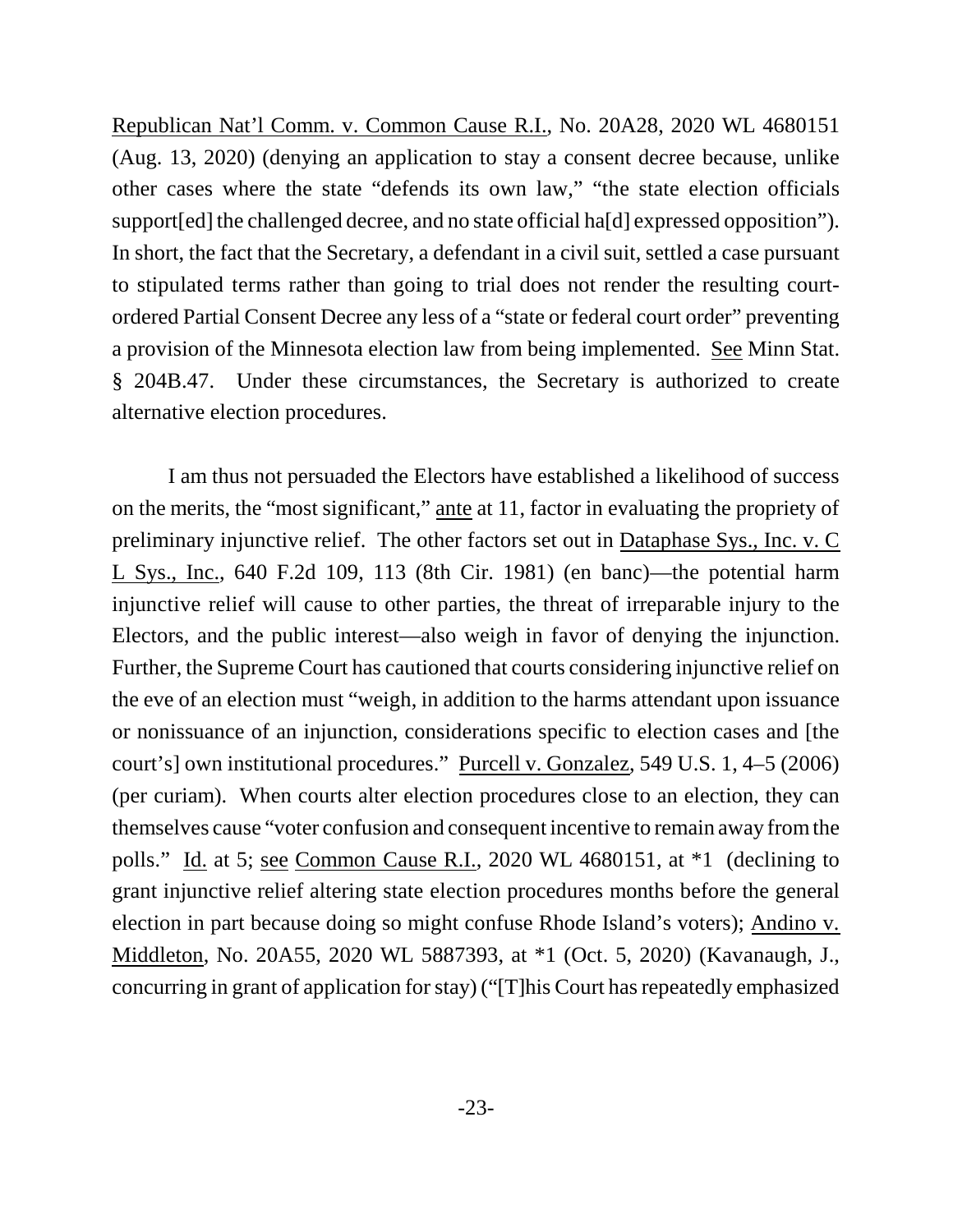that federal courts ordinarily should not alter state election rules in the period close to an election.") (cleaned up).

The court's injunctive relief will cause voter confusion and undermine Minnesotans' confidence in the election process, implicating both Purcell concerns and the public interest inherent in having eligible citizens participate in state elections, as well as causing potential harm for voters. League of Women Voters of N.C. v. North Carolina, 769 F.3d 224, 247 (4th Cir. 2014) ("By definition, the public interest favors permitting as many qualified voters to vote as possible." (quoting Obama for Am. v. Husted, 697 F.3d 423, 436 (6th Cir. 2012) (cleaned up)). Voters have received but one set of instructions for returning their absentee ballots this election. Those instructions, which are printed on each of the more than 1.7 million absentee ballots the Secretary has already mailed out to voters this election cycle, direct voters as follows: your mail-in ballot will be counted so long as (1) it is postmarked by November 3; and (2) election officials receive it within seven calendar days of November 3. Under Minnesota law, these are the only ballot-return procedures in place. As of October 23, almost 580,000 Minnesota voters had requested—but not yet returned—their absentee ballots. In accordance with Minnesota's current election procedure, these voters would have until November 3 to mail or otherwise submit their ballots. The court's action today, however, *moves up* that absentee ballot receipt deadline, which has been in place since August 3, by one whole week. Any absentee voter who has not yet returned their ballot, and who is anxious about doing so in person because of COVID-19, especially given Minnesota's rising case numbers, runs the substantial risk of being disenfranchised.

The court's novel injunctive relief also harms Minnesota and the Secretary. Four days before Election Day, they are now required to figure out new procedures for sorting ballots that will comply with the court's order "to identify, segregate, and otherwise maintain and preserve all absentee ballots received after" election day. Ante at 17.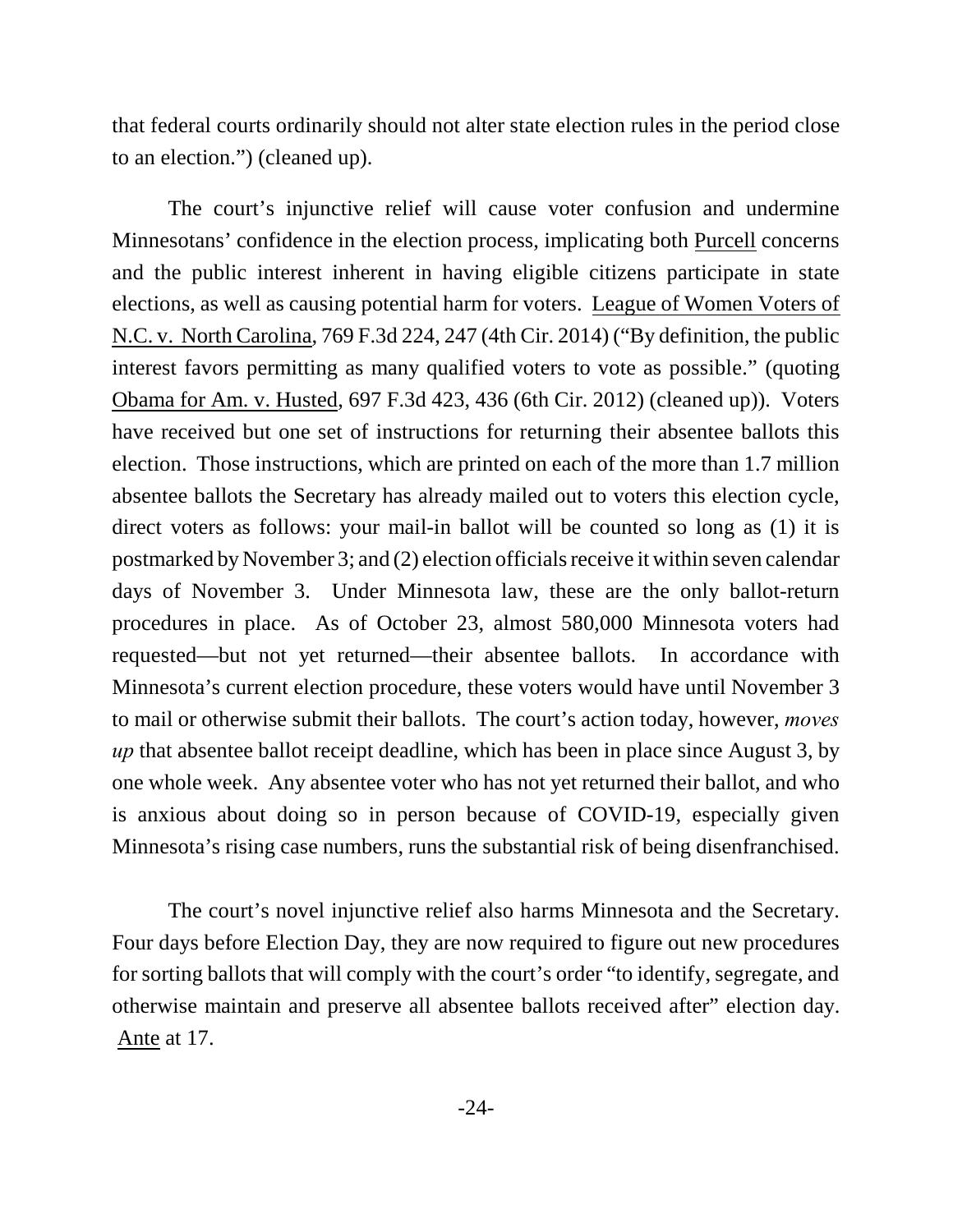Finally, I'm not convinced the Electors have shown they would suffer any irreparable harm should this court deny injunctive relief. It cannot be ascertained at this point how many absentee voters will in fact mail their ballots on, or shortly before, Election Day, causing them to be received by local election authorities within the seven days following November 3. Nor can we know whether those votes, if counted, would make any difference to the Electors' position. Any claimed harm is thus insufficient to constitute irreparable injury to the Electors.

 The Supreme Court has "repeatedly emphasized that lower federal courts should ordinarily not alter the election rules on the eve of an election." Republican Nat'l Comm. v. Democratic Nat'l Comm., 140 S. Ct. 1205, 1207 (2020) (per curiam). Nonetheless, this court has issued an order directing the Minnesota Secretary of State to take specific action with respect to its election process for an election that is already under way. I see nothing in the order that puts voters "on notice [of the change in the deadline for receiving ballots] while they still have at least some time to adjust their plans and cast their votes in an unquestionably lawful way."<sup>8</sup> Ante at 16. At this point, it is simply too late for any absentee voter who has not yet mailed their ballot to do so with confidence that it will arrive by Election Day. The court's injunctive relief has the effect of telling voters—who, until now, had been under the impression that they had until November 3 to mail their ballots—that they should have mailed their ballots yesterday (or, more accurately, several days ago). With the

<sup>&</sup>lt;sup>8</sup>This court's specific injunctive relief, which was not requested by the Electors, also raises several questions. Is it possible for Minnesota election officials to separate out presidential votes from all other votes on the ballot? What will that undertaking entail? Should election officials tally votes for the presidential candidates on ballots received within seven days of Election Day, or await further instructions to do so? If all the votes will not be tallied, and this case has not reached final resolution, how can we determine which party's elector-nominees will participate in the Electoral College? Minnesota won't know, at least not until a court enters yet another order on the validity of Minnesota's election procedures.